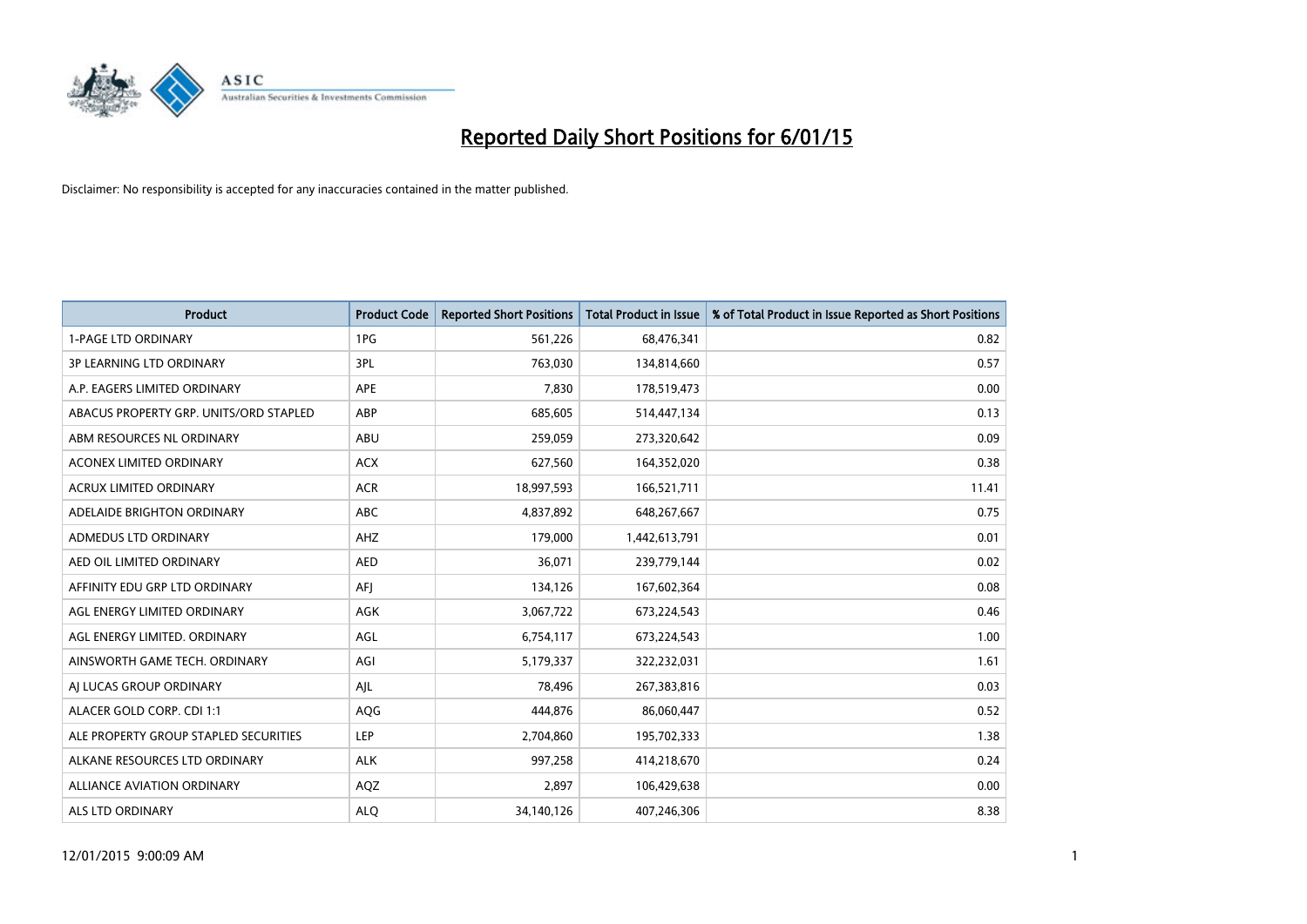

| <b>Product</b>                          | <b>Product Code</b> | <b>Reported Short Positions</b> | <b>Total Product in Issue</b> | % of Total Product in Issue Reported as Short Positions |
|-----------------------------------------|---------------------|---------------------------------|-------------------------------|---------------------------------------------------------|
| ALTIUM LIMITED ORDINARY                 | <b>ALU</b>          | 34,844                          | 129,272,762                   | 0.03                                                    |
| ALUMINA LIMITED ORDINARY                | AWC                 | 16,439,559                      | 2,806,225,615                 | 0.59                                                    |
| AMALGAMATED HOLDINGS ORDINARY           | AHD                 | 813                             | 157,917,136                   | 0.00                                                    |
| AMCOM TELECOMM, ORDINARY                | AMM                 | 3,385,441                       | 266,399,148                   | 1.27                                                    |
| AMCOR LIMITED ORDINARY                  | <b>AMC</b>          | 13,421,488                      | 1,206,684,923                 | 1.11                                                    |
| AMP CAPITAL CHINA ORDINARY UNITS        | AGF                 | 3,646                           | 374,593,484                   | 0.00                                                    |
| AMP LIMITED ORDINARY                    | AMP                 | 10,761,406                      | 2,957,737,964                 | 0.36                                                    |
| ANSELL LIMITED ORDINARY                 | <b>ANN</b>          | 5,036,865                       | 153,139,924                   | 3.29                                                    |
| ANTARES ENERGY LTD ORDINARY             | <b>AZZ</b>          | 507,998                         | 242,000,000                   | 0.21                                                    |
| ANZ BANKING GRP LTD ORDINARY            | ANZ                 | 17,756,269                      | 2,756,650,267                 | 0.64                                                    |
| APA GROUP STAPLED SECURITIES            | APA                 | 16,838,242                      | 980,917,175                   | 1.72                                                    |
| APN NEWS & MEDIA ORDINARY               | <b>APN</b>          | 3,293,244                       | 1,029,041,356                 | 0.32                                                    |
| APN OUTDOOR GRP ORDINARY                | <b>APO</b>          | 970                             | 166,614,509                   | 0.00                                                    |
| AQUARIUS PLATINUM. ORDINARY             | <b>AOP</b>          | 2,842,623                       | 1,501,979,560                 | 0.19                                                    |
| ARAFURA RESOURCE LTD ORDINARY           | ARU                 | 2,000                           | 441,270,644                   | 0.00                                                    |
| ARB CORPORATION ORDINARY                | ARP                 | 934,557                         | 79,156,214                    | 1.18                                                    |
| ARDENT LEISURE GROUP STAPLED SECURITIES | AAD                 | 5,642,509                       | 438,666,245                   | 1.29                                                    |
| ARENA REIT. STAPLED                     | <b>ARF</b>          | 89,592                          | 211,605,103                   | 0.04                                                    |
| ARISTOCRAT LEISURE ORDINARY             | <b>ALL</b>          | 779,891                         | 631,322,253                   | 0.12                                                    |
| ARRIUM LTD ORDINARY                     | ARI                 | 87,335,139                      | 2,937,293,755                 | 2.97                                                    |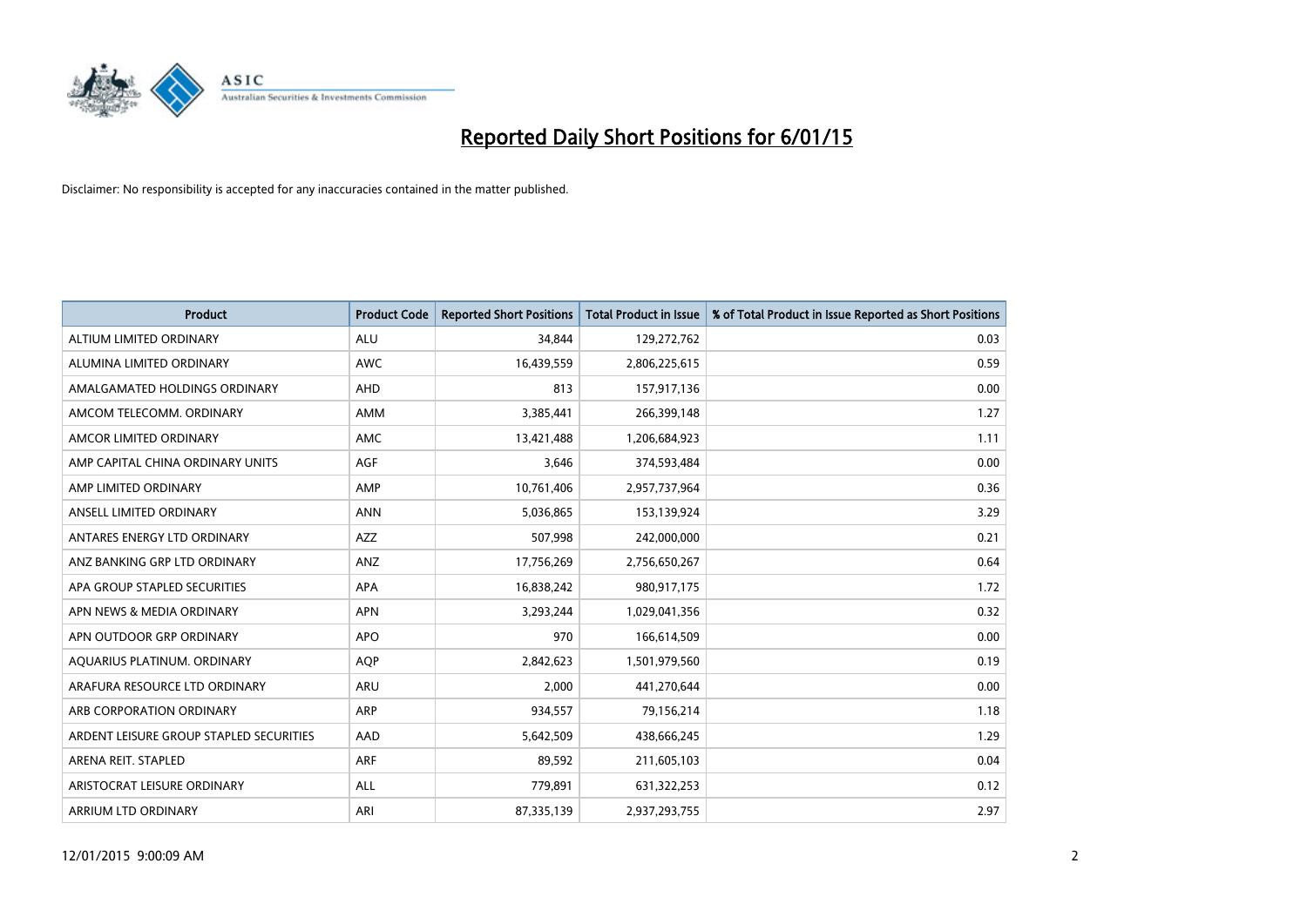

| <b>Product</b>                            | <b>Product Code</b> | <b>Reported Short Positions</b> | <b>Total Product in Issue</b> | % of Total Product in Issue Reported as Short Positions |
|-------------------------------------------|---------------------|---------------------------------|-------------------------------|---------------------------------------------------------|
| ASALEO CARE LIMITED ORDINARY              | AHY                 | 6,477,569                       | 603,469,434                   | 1.07                                                    |
| ASCIANO LIMITED ORDINARY                  | <b>AIO</b>          | 5,190,963                       | 975,385,664                   | 0.53                                                    |
| ASG GROUP LIMITED ORDINARY                | ASZ                 | 34,275                          | 206,720,839                   | 0.02                                                    |
| ASHLEY SERVICES GRP ORDINARY              | <b>ASH</b>          | 222,411                         | 150,000,000                   | 0.15                                                    |
| ASPEN GROUP ORD/UNITS STAPLED             | <b>APZ</b>          | 96,928                          | 113,183,450                   | 0.09                                                    |
| ASPIRE MINING LTD ORDINARY                | AKM                 | 1,000,001                       | 703,463,306                   | 0.14                                                    |
| ASTRO JAP PROP GROUP STAPLED US PROHIBIT. | AJA                 | 98,417                          | 67,183,619                    | 0.15                                                    |
| ASX LIMITED ORDINARY                      | ASX                 | 6,137,898                       | 193,595,162                   | 3.17                                                    |
| ATLAS IRON LIMITED ORDINARY               | AGO                 | 90,045,259                      | 919,475,619                   | 9.79                                                    |
| ATRUM COAL NL ORDINARY                    | <b>ATU</b>          | 72,365                          | 170,142,959                   | 0.04                                                    |
| AUCKLAND INTERNATION ORDINARY             | AIA                 | 100,468                         | 1,190,484,097                 | 0.01                                                    |
| AURIZON HOLDINGS LTD ORDINARY             | AZJ                 | 2,737,905                       | 2,124,116,483                 | 0.13                                                    |
| AUSDRILL LIMITED ORDINARY                 | ASL                 | 21,558,590                      | 312,277,224                   | 6.90                                                    |
| AUSENCO LIMITED ORDINARY                  | AAX                 | 480,007                         | 168,449,799                   | 0.28                                                    |
| AUSNET SERVICES STAPLED SECURITIES        | <b>AST</b>          | 37,130,302                      | 3,466,913,009                 | 1.07                                                    |
| AUST INDUSTRIAL REIT UNIT                 | ANI                 | 115,094                         | 96,288,031                    | 0.12                                                    |
| AUSTAL LIMITED ORDINARY                   | ASB                 | 56,564                          | 346,772,567                   | 0.02                                                    |
| AUSTBROKERS HOLDINGS ORDINARY             | <b>AUB</b>          | 71,819                          | 61,740,597                    | 0.12                                                    |
| AUSTEX OIL LIMITED ORDINARY               | <b>AOK</b>          | 62,000                          | 558,571,402                   | 0.01                                                    |
| AUSTIN ENGINEERING ORDINARY               | <b>ANG</b>          | 397,923                         | 84,274,004                    | 0.47                                                    |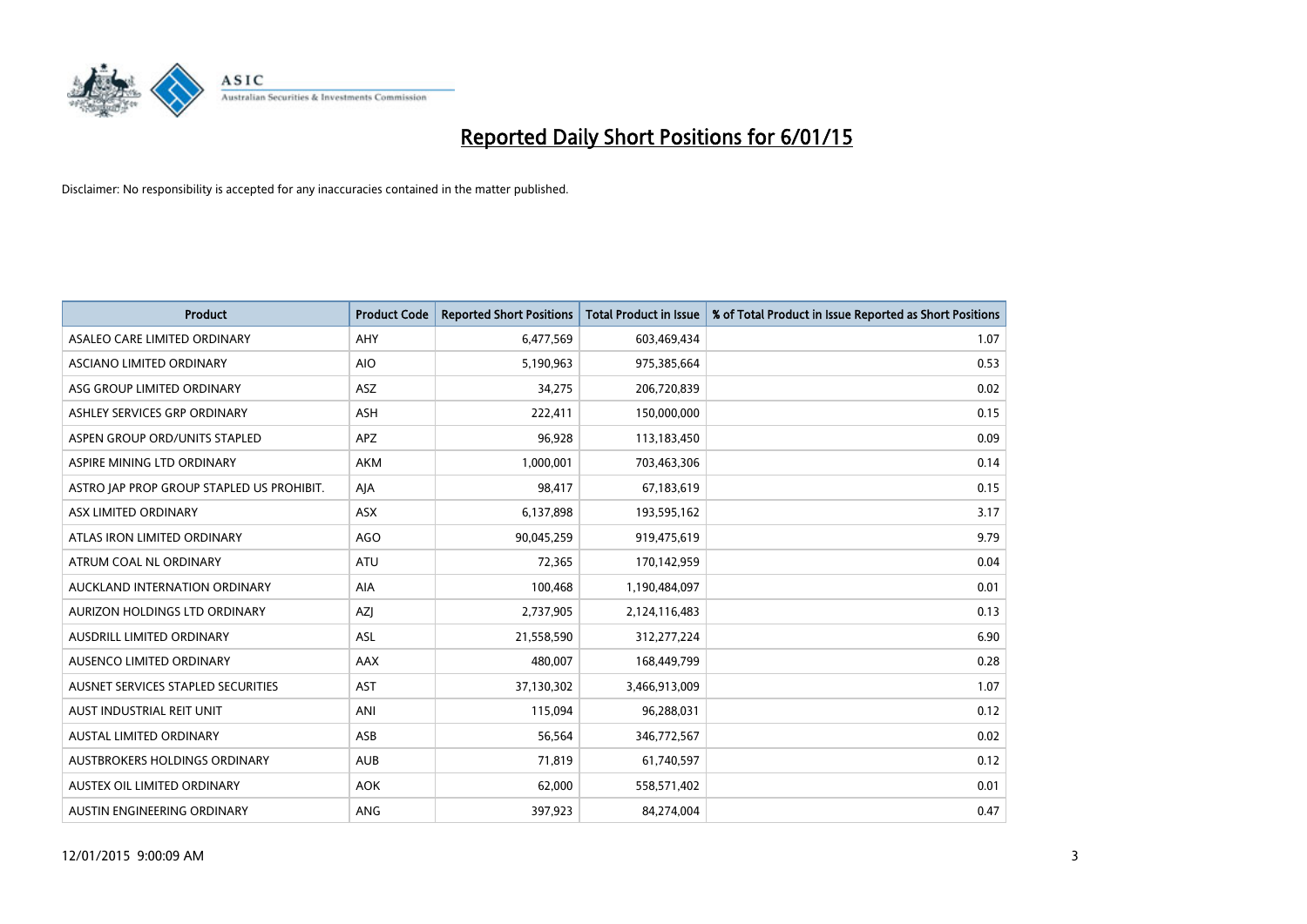

| <b>Product</b>                     | <b>Product Code</b> | <b>Reported Short Positions</b> | <b>Total Product in Issue</b> | % of Total Product in Issue Reported as Short Positions |
|------------------------------------|---------------------|---------------------------------|-------------------------------|---------------------------------------------------------|
| <b>AUSTIN EXPLORATION ORDINARY</b> | <b>AKK</b>          | 1,422,604                       | 327,862,790                   | 0.43                                                    |
| AUSTRALIAN AGRICULT, ORDINARY      | AAC                 | 6,172,001                       | 532,474,721                   | 1.16                                                    |
| AUSTRALIAN PHARM. ORDINARY         | API                 | 8,465,825                       | 488,115,883                   | 1.73                                                    |
| AUTOMOTIVE HOLDINGS ORDINARY       | AHE                 | 3,329,466                       | 306,437,941                   | 1.09                                                    |
| AVANCO RESOURCES LTD ORDINARY      | AVB                 | 3,263,736                       | 1,661,675,855                 | 0.20                                                    |
| AVEO GROUP STAPLED SECURITIES      | AOG                 | 3,652,642                       | 499,536,460                   | 0.73                                                    |
| AWE LIMITED ORDINARY               | <b>AWE</b>          | 13,520,334                      | 525,861,050                   | 2.57                                                    |
| AZONTO PET LTD ORDINARY            | APY                 | 1                               | 1,159,375,100                 | 0.00                                                    |
| AZUMAH RESOURCES ORDINARY          | <b>AZM</b>          | $\mathbf{1}$                    | 389,316,919                   | 0.00                                                    |
| <b>BANDANNA ENERGY ORDINARY</b>    | <b>BND</b>          | 17,540,654                      | 528,481,199                   | 3.32                                                    |
| BANK OF QUEENSLAND. ORDINARY       | <b>BOQ</b>          | 1,989,564                       | 366,982,047                   | 0.54                                                    |
| <b>BASE RES LIMITED ORDINARY</b>   | <b>BSE</b>          | 5,504,554                       | 563,902,771                   | 0.98                                                    |
| BATHURST RES LTD. ORDINARY         | <b>BRL</b>          | 207,998                         | 947,828,434                   | 0.02                                                    |
| <b>BC IRON LIMITED ORDINARY</b>    | <b>BCI</b>          | 14,287,617                      | 196,196,992                   | 7.28                                                    |
| BEACH ENERGY LIMITED ORDINARY      | <b>BPT</b>          | 18,190,210                      | 1,297,496,886                 | 1.40                                                    |
| BEADELL RESOURCE LTD ORDINARY      | <b>BDR</b>          | 38,630,134                      | 798,657,280                   | 4.84                                                    |
| <b>BEGA CHEESE LTD ORDINARY</b>    | <b>BGA</b>          | 2,925,965                       | 152,602,945                   | 1.92                                                    |
| BENDIGO AND ADELAIDE ORDINARY      | <b>BEN</b>          | 18,175,094                      | 450,927,758                   | 4.03                                                    |
| BERKELEY RESOURCES ORDINARY        | <b>BKY</b>          | 77,000                          | 180,361,323                   | 0.04                                                    |
| BETASHARESCASHETF ETF UNITS        | AAA                 | 634                             | 12,958,172                    | 0.00                                                    |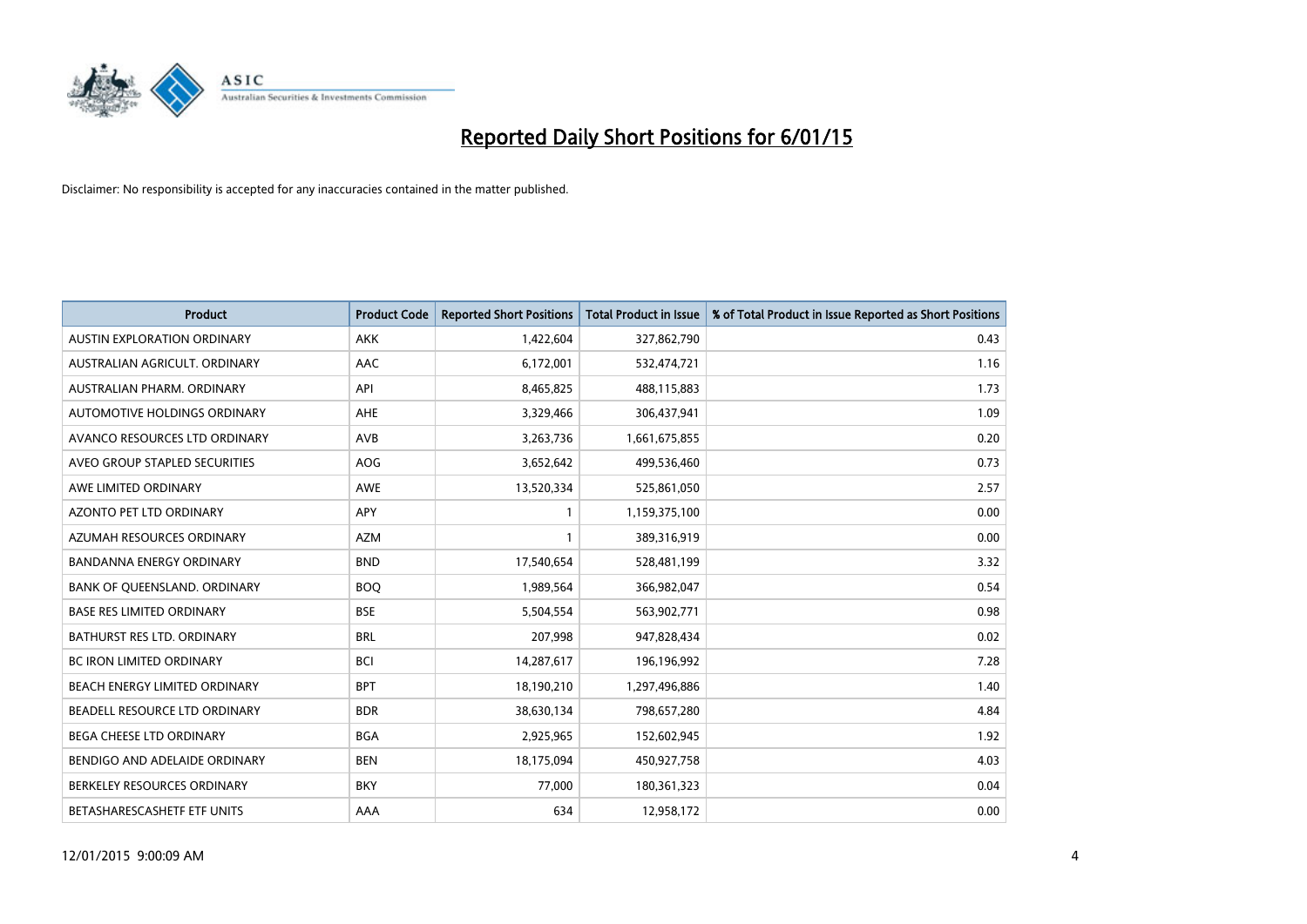

| <b>Product</b>                       | <b>Product Code</b> | <b>Reported Short Positions</b> | <b>Total Product in Issue</b> | % of Total Product in Issue Reported as Short Positions |
|--------------------------------------|---------------------|---------------------------------|-------------------------------|---------------------------------------------------------|
| BETASHARESCRUDEOIL ETF UNITS         | 000                 | 5,157                           | 53,286                        | 9.68                                                    |
| BHP BILLITON LIMITED ORDINARY        | <b>BHP</b>          | 11,984,590                      | 3,211,691,105                 | 0.37                                                    |
| <b>BIGAIR GROUP LIMITED ORDINARY</b> | <b>BGL</b>          | 37,714                          | 174,432,340                   | 0.02                                                    |
| <b>BILLABONG ORDINARY</b>            | <b>BBG</b>          | 16, 167, 204                    | 990,370,034                   | 1.63                                                    |
| <b>BLACKHAM RESOURCES ORDINARY</b>   | <b>BLK</b>          | 491,130                         | 143,614,941                   | 0.34                                                    |
| <b>BLACKMORES LIMITED ORDINARY</b>   | <b>BKL</b>          | 8,380                           | 17,224,199                    | 0.05                                                    |
| <b>BLUESCOPE STEEL LTD ORDINARY</b>  | <b>BSL</b>          | 9,978,965                       | 559,227,871                   | 1.78                                                    |
| <b>BOART LONGYEAR ORDINARY</b>       | <b>BLY</b>          | 19,919,393                      | 637,490,726                   | 3.12                                                    |
| BOART LONGYEAR RTS 12JAN15 FORUS     | <b>BLYR</b>         | 12,701,173                      | 624,613,413                   | 2.03                                                    |
| <b>BORA BORA RESOURCES ORDINARY</b>  | <b>BBR</b>          | 154,407                         | 34,970,000                    | 0.44                                                    |
| <b>BORAL LIMITED, ORDINARY</b>       | <b>BLD</b>          | 13,882,781                      | 782,736,249                   | 1.77                                                    |
| <b>BRADKEN LIMITED ORDINARY</b>      | <b>BKN</b>          | 1,974,251                       | 171,027,249                   | 1.15                                                    |
| <b>BRAMBLES LIMITED ORDINARY</b>     | <b>BXB</b>          | 6,802,832                       | 1,566,132,307                 | 0.43                                                    |
| <b>BREVILLE GROUP LTD ORDINARY</b>   | <b>BRG</b>          | 4,447,927                       | 130,095,322                   | 3.42                                                    |
| <b>BRICKWORKS LIMITED ORDINARY</b>   | <b>BKW</b>          | 49,841                          | 148,403,478                   | 0.03                                                    |
| BT INVESTMENT MNGMNT ORDINARY        | <b>BTT</b>          | 24,701                          | 292,408,424                   | 0.01                                                    |
| <b>BURSON GROUP LTD ORDINARY</b>     | <b>BAP</b>          | 1,737,432                       | 163,585,666                   | 1.06                                                    |
| <b>BURU ENERGY ORDINARY</b>          | <b>BRU</b>          | 16,569,947                      | 339,997,078                   | 4.87                                                    |
| <b>BWP TRUST ORDINARY UNITS</b>      | <b>BWP</b>          | 15,078,354                      | 639,724,826                   | 2.36                                                    |
| CABCHARGE AUSTRALIA ORDINARY         | CAB                 | 9,748,398                       | 120,430,683                   | 8.09                                                    |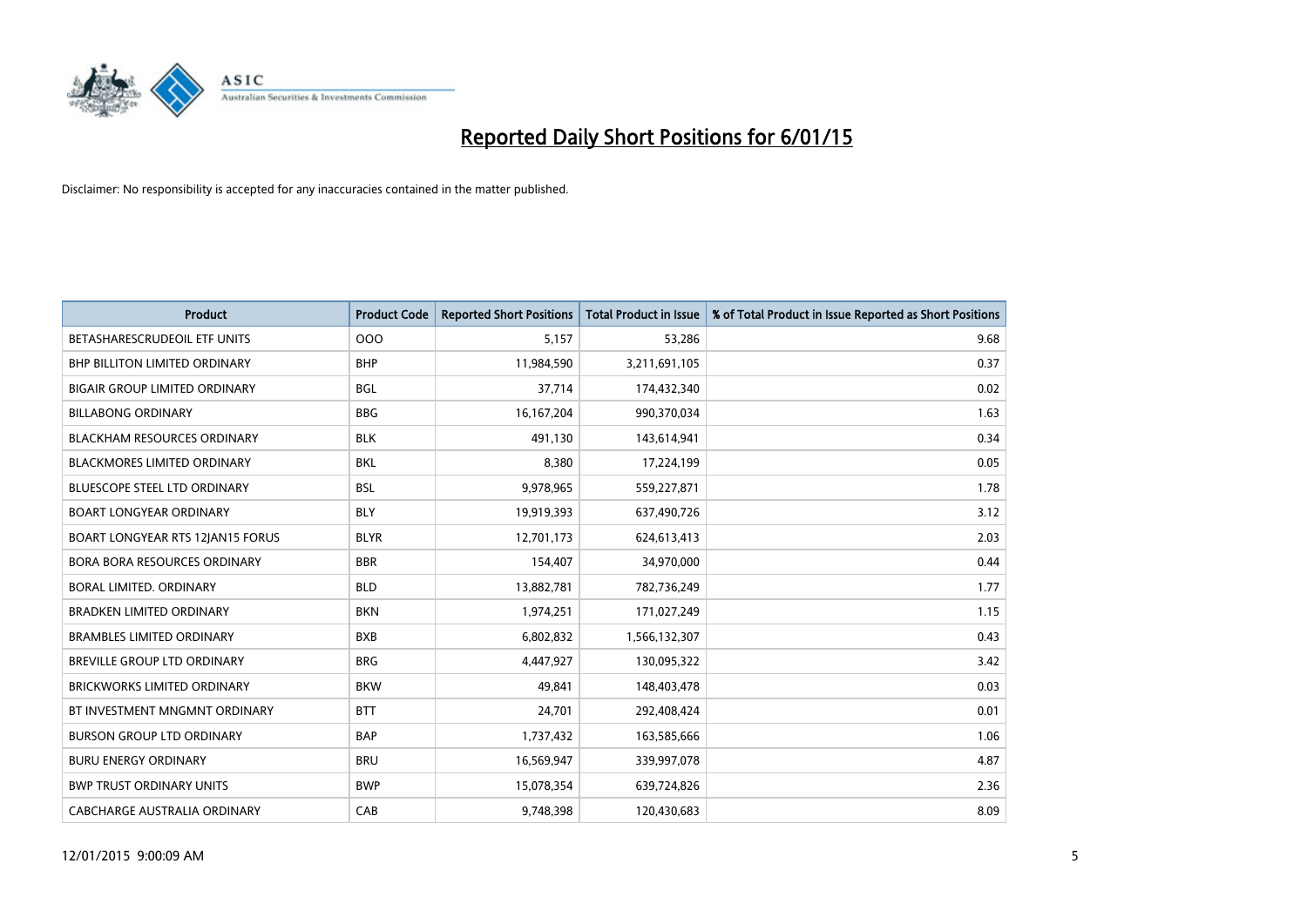

| <b>Product</b>                          | <b>Product Code</b> | <b>Reported Short Positions</b> | <b>Total Product in Issue</b> | % of Total Product in Issue Reported as Short Positions |
|-----------------------------------------|---------------------|---------------------------------|-------------------------------|---------------------------------------------------------|
| <b>CADENCE CAPITAL ORDINARY</b>         | <b>CDM</b>          | 170,000                         | 199,910,008                   | 0.09                                                    |
| CALTEX AUSTRALIA ORDINARY               | <b>CTX</b>          | 1,085,158                       | 270,000,000                   | 0.40                                                    |
| CAPE LAMBERT RES LTD ORDINARY           | <b>CFE</b>          | 280,137                         | 626,686,586                   | 0.04                                                    |
| <b>CAPITOL HEALTH ORDINARY</b>          | CAI                 | 735,042                         | 496,244,861                   | 0.15                                                    |
| <b>CARDNO LIMITED ORDINARY</b>          | CDD                 | 14,994,100                      | 164,362,901                   | 9.12                                                    |
| <b>CARINDALE PROPERTY UNIT</b>          | <b>CDP</b>          | 8,823                           | 70,000,000                    | 0.01                                                    |
| CARNARVON PETROLEUM ORDINARY            | <b>CVN</b>          | 1,956,906                       | 988,295,069                   | 0.20                                                    |
| <b>CARNEGIE WAVE ENERGY ORDINARY</b>    | <b>CWE</b>          | 500                             | 1,742,824,771                 | 0.00                                                    |
| CARSALES.COM LTD ORDINARY               | <b>CRZ</b>          | 14,619,348                      | 239,001,759                   | 6.12                                                    |
| <b>CASH CONVERTERS ORDINARY</b>         | CCV                 | 6,209,620                       | 478,876,525                   | 1.30                                                    |
| CEDAR WOODS PROP. ORDINARY              | <b>CWP</b>          | 229,550                         | 78,336,371                    | 0.29                                                    |
| CENTRAL PETROLEUM ORDINARY              | <b>CTP</b>          | 171,475                         | 368,718,957                   | 0.05                                                    |
| CENTURIA METRO REIT STAPLED             | <b>CMA</b>          | 698,404                         | 71,500,158                    | 0.98                                                    |
| CFS RETAIL TRUST GRP STAPLED SECURITIES | <b>CFX</b>          | 5,266,699                       | 3,050,355,727                 | 0.17                                                    |
| <b>CHALLENGER LIMITED ORDINARY</b>      | <b>CGF</b>          | 1,559,659                       | 569,725,821                   | 0.27                                                    |
| CHANDLER MACLEOD LTD ORDINARY           | <b>CMG</b>          | 666,195                         | 547,985,086                   | 0.12                                                    |
| CHARTER HALL GROUP STAPLED US PROHIBIT. | <b>CHC</b>          | 369,419                         | 355,051,540                   | 0.10                                                    |
| <b>CHARTER HALL RETAIL UNITS</b>        | <b>CQR</b>          | 14,642,896                      | 372,893,153                   | 3.93                                                    |
| <b>CHORUS LIMITED ORDINARY</b>          | <b>CNU</b>          | 56,558                          | 396,369,767                   | 0.01                                                    |
| CLEARVIEW WEALTH LTD ORDINARY           | <b>CVW</b>          | 10,001                          | 581,111,182                   | 0.00                                                    |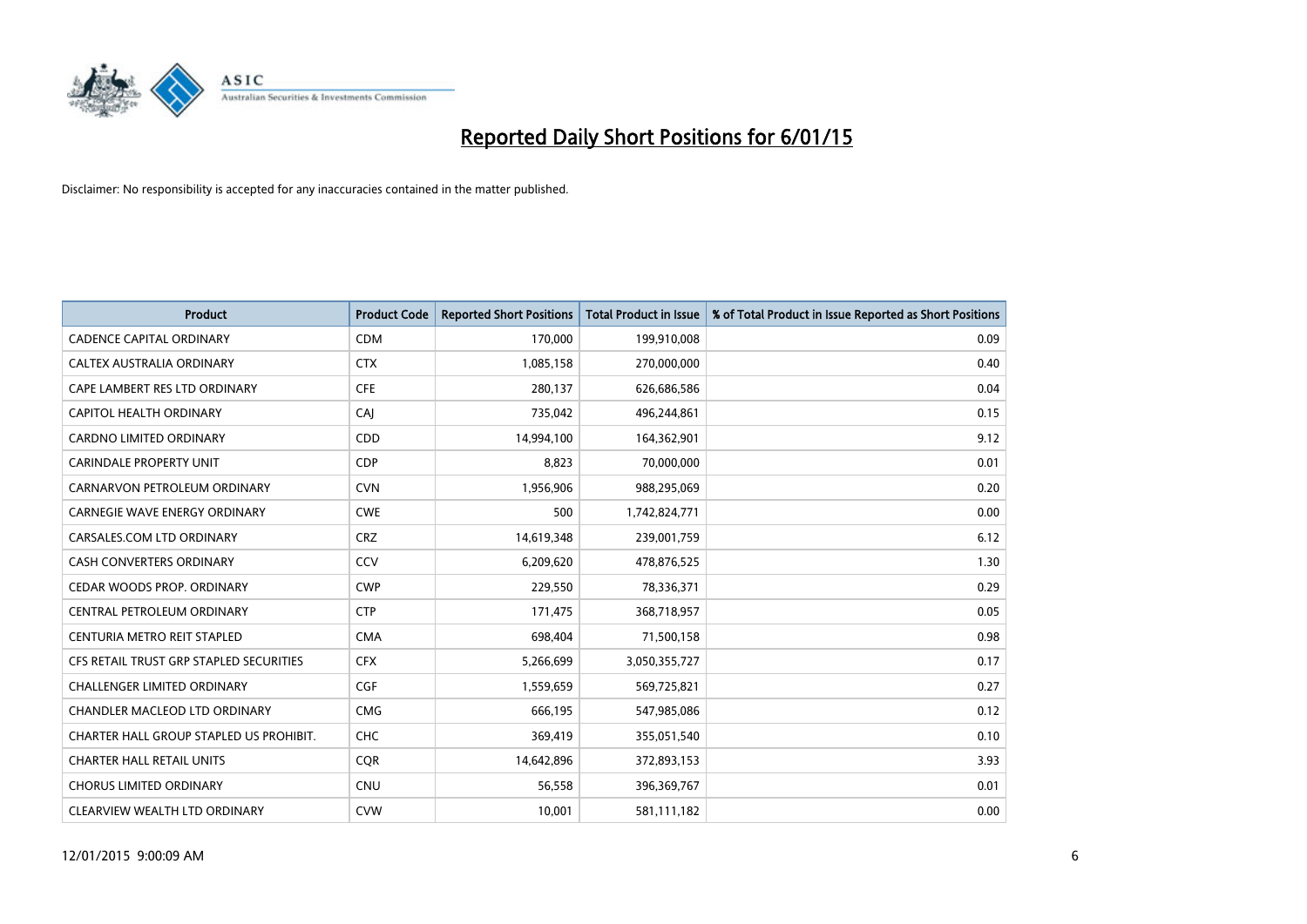

| <b>Product</b>                          | <b>Product Code</b> | <b>Reported Short Positions</b> | <b>Total Product in Issue</b> | % of Total Product in Issue Reported as Short Positions |
|-----------------------------------------|---------------------|---------------------------------|-------------------------------|---------------------------------------------------------|
| CLINUVEL PHARMACEUT, ORDINARY           | <b>CUV</b>          | 35,103                          | 42,526,245                    | 0.08                                                    |
| COAL OF AFRICA LTD ORDINARY             | <b>CZA</b>          | 426                             | 1,599,368,613                 | 0.00                                                    |
| <b>COALSPUR MINES LTD ORDINARY</b>      | <b>CPL</b>          | 156,990                         | 641,544,455                   | 0.02                                                    |
| COCA-COLA AMATIL ORDINARY               | <b>CCL</b>          | 26,675,801                      | 763,590,249                   | 3.49                                                    |
| <b>COCHLEAR LIMITED ORDINARY</b>        | <b>COH</b>          | 5,648,178                       | 57,081,775                    | 9.89                                                    |
| <b>COCKATOO COAL ORDINARY</b>           | COK                 | 167,987                         | 4,560,196,928                 | 0.00                                                    |
| <b>CODAN LIMITED ORDINARY</b>           | <b>CDA</b>          | 93,077                          | 176,969,924                   | 0.05                                                    |
| <b>COFFEY INTERNATIONAL ORDINARY</b>    | <b>COF</b>          | 6,077                           | 255,833,165                   | 0.00                                                    |
| <b>COKAL LTD ORDINARY</b>               | <b>CKA</b>          | 6,820                           | 471,487,926                   | 0.00                                                    |
| <b>COLLECTION HOUSE ORDINARY</b>        | <b>CLH</b>          | 2,722,249                       | 130,443,227                   | 2.09                                                    |
| <b>COLLINS FOODS LTD ORDINARY</b>       | <b>CKF</b>          | 10,235                          | 93,000,003                    | 0.01                                                    |
| COMMONWEALTH BANK, ORDINARY             | <b>CBA</b>          | 23,241,330                      | 1,621,319,194                 | 1.43                                                    |
| <b>COMPASS RESOURCES ORDINARY</b>       | <b>CMR</b>          | 7,472                           | 1,403,744,100                 | 0.00                                                    |
| <b>COMPUTERSHARE LTD ORDINARY</b>       | <b>CPU</b>          | 7,014,543                       | 556,203,079                   | 1.26                                                    |
| <b>COOPER ENERGY LTD ORDINARY</b>       | <b>COE</b>          | 98,886                          | 329,883,505                   | 0.03                                                    |
| <b>CORP TRAVEL LIMITED ORDINARY</b>     | <b>CTD</b>          | 749,419                         | 95,693,667                    | 0.78                                                    |
| COVER-MORE GRP LTD ORDINARY             | <b>CVO</b>          | 4,610,103                       | 317,750,000                   | 1.45                                                    |
| <b>CREDIT CORP GROUP ORDINARY</b>       | <b>CCP</b>          | 444,560                         | 46,296,407                    | 0.96                                                    |
| <b>CROMWELL PROP STAPLED SECURITIES</b> | <b>CMW</b>          | 9,436,924                       | 1,735,299,783                 | 0.54                                                    |
| CROWN RESORTS LTD ORDINARY              | <b>CWN</b>          | 14,278,825                      | 728,394,185                   | 1.96                                                    |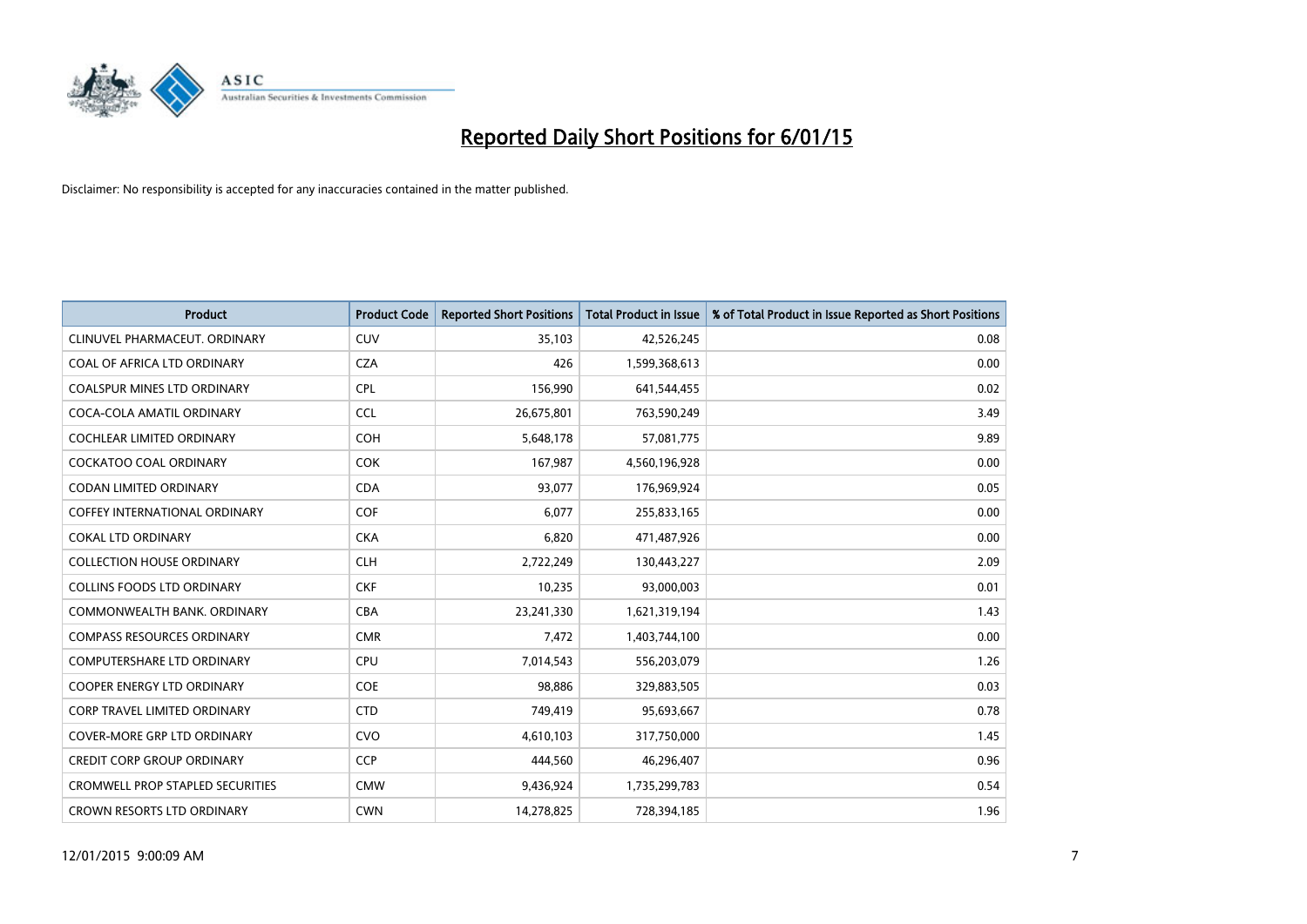

| <b>Product</b>                       | <b>Product Code</b> | <b>Reported Short Positions</b> | <b>Total Product in Issue</b> | % of Total Product in Issue Reported as Short Positions |
|--------------------------------------|---------------------|---------------------------------|-------------------------------|---------------------------------------------------------|
| <b>CSG LIMITED ORDINARY</b>          | CSV                 | 477,081                         | 284,148,839                   | 0.17                                                    |
| <b>CSL LIMITED ORDINARY</b>          | <b>CSL</b>          | 1,051,411                       | 474,524,527                   | 0.22                                                    |
| <b>CSR LIMITED ORDINARY</b>          | <b>CSR</b>          | 12,725,783                      | 506,000,315                   | 2.51                                                    |
| <b>CUDECO LIMITED ORDINARY</b>       | CDU                 | 9,527,014                       | 243,055,501                   | 3.92                                                    |
| DATA#3 LIMITED ORDINARY              | <b>DTL</b>          | 21,268                          | 153,974,950                   | 0.01                                                    |
| <b>DECMIL GROUP LIMITED ORDINARY</b> | <b>DCG</b>          | 927,212                         | 168,657,794                   | 0.55                                                    |
| DEEP YELLOW LIMITED ORDINARY         | <b>DYL</b>          | 1,002                           | 1,899,361,295                 | 0.00                                                    |
| DEVINE LIMITED ORDINARY              | <b>DVN</b>          | 2,000                           | 158,730,556                   | 0.00                                                    |
| DEXUS PROPERTY GROUP STAPLED UNITS   | <b>DXS</b>          | 1,183,809                       | 905,531,797                   | 0.13                                                    |
| DICK SMITH HLDGS ORDINARY            | <b>DSH</b>          | 16,570,743                      | 236,511,364                   | 7.01                                                    |
| DISCOVERY METALS LTD ORDINARY        | <b>DML</b>          | 445,184                         | 644,039,581                   | 0.07                                                    |
| DOMINO PIZZA ENTERPR ORDINARY        | <b>DMP</b>          | 1,566,152                       | 86,160,773                    | 1.82                                                    |
| DONACO INTERNATIONAL ORDINARY        | <b>DNA</b>          | 9,189,019                       | 460,505,113                   | 2.00                                                    |
| DORAY MINERALS LTD ORDINARY          | <b>DRM</b>          | 118,131                         | 167,084,256                   | 0.07                                                    |
| DOWNER EDI LIMITED ORDINARY          | <b>DOW</b>          | 27,775,397                      | 435,399,975                   | 6.38                                                    |
| DRILLSEARCH ENERGY ORDINARY          | <b>DLS</b>          | 13,930,897                      | 461,101,450                   | 3.02                                                    |
| DUET GROUP STAPLED US PROHIBIT.      | <b>DUE</b>          | 17,259,306                      | 1,493,678,915                 | 1.16                                                    |
| DULUXGROUP LIMITED ORDINARY          | <b>DLX</b>          | 4,298,634                       | 388,543,268                   | 1.11                                                    |
| ECHO ENTERTAINMENT ORDINARY          | <b>EGP</b>          | 11,236,744                      | 825,672,730                   | 1.36                                                    |
| ELDERS LIMITED DEFERRED SETTLEMENT   | <b>ELDDA</b>        | 561,733                         | 83,723,251                    | 0.67                                                    |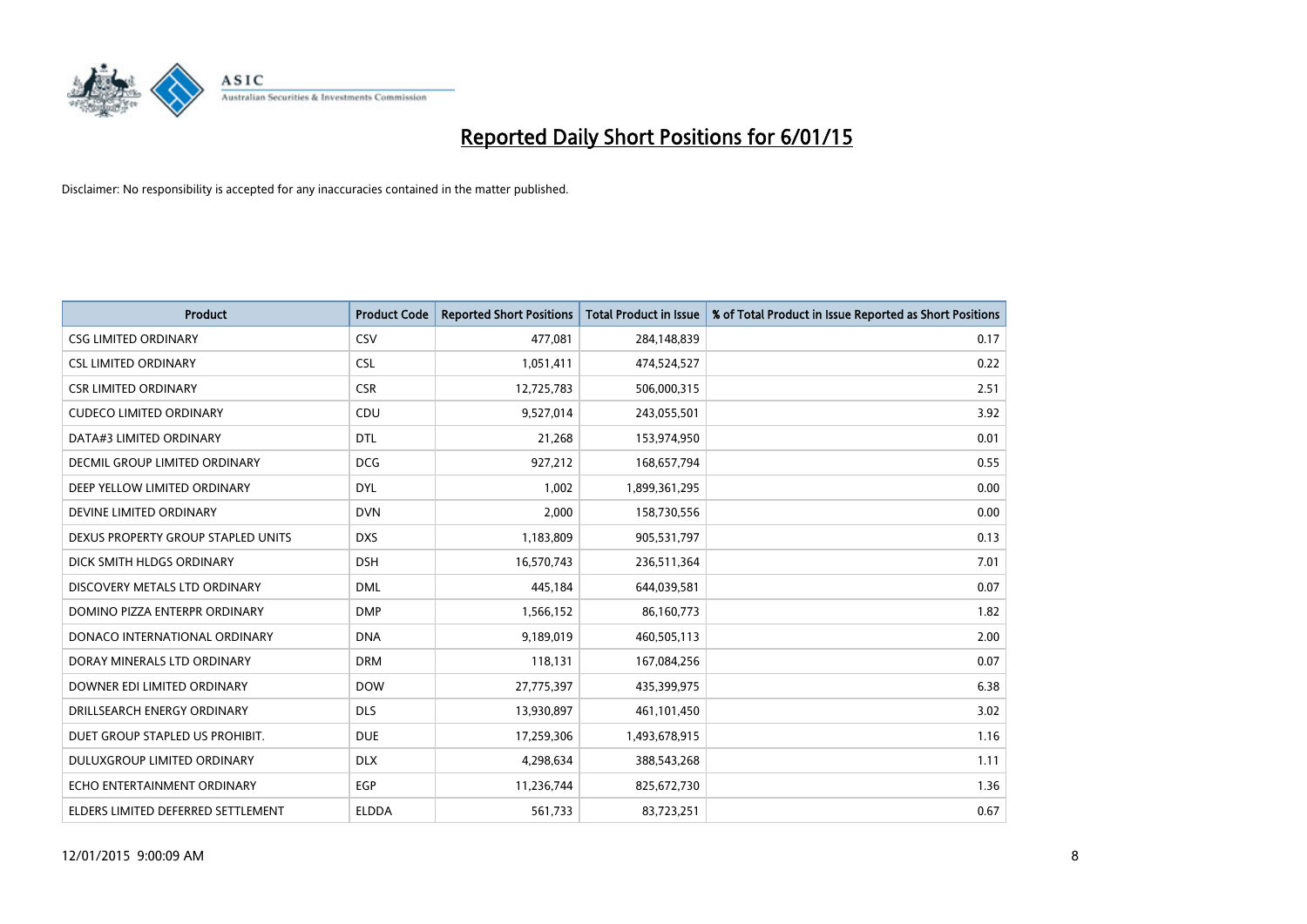

| <b>Product</b>                         | <b>Product Code</b> | <b>Reported Short Positions</b> | <b>Total Product in Issue</b> | % of Total Product in Issue Reported as Short Positions |
|----------------------------------------|---------------------|---------------------------------|-------------------------------|---------------------------------------------------------|
| <b>ELDERS LIMITED ORDINARY</b>         | <b>ELD</b>          | 285,912                         | 83,723,251                    | 0.34                                                    |
| <b>EMECO HOLDINGS ORDINARY</b>         | <b>EHL</b>          | 11,330,497                      | 599,675,707                   | 1.89                                                    |
| <b>ENDEAVOUR MIN CORP CDI 1:1</b>      | <b>EVR</b>          | 11,405                          | 49,121,346                    | 0.02                                                    |
| ENERGY RESOURCES ORDINARY 'A'          | <b>ERA</b>          | 11,729,812                      | 517,725,062                   | 2.27                                                    |
| <b>ENERGY WORLD CORPOR, ORDINARY</b>   | <b>EWC</b>          | 51,584,713                      | 1,734,166,672                 | 2.97                                                    |
| <b>ENSOGO LIMITED ORDINARY</b>         | E88                 | 212,388                         | 426,069,834                   | 0.05                                                    |
| EQUATORIAL RES LTD ORDINARY            | EQX                 | 33                              | 124,445,353                   | 0.00                                                    |
| EQUITY TRUSTEES ORDINARY               | EQT                 | 42,613                          | 19,269,445                    | 0.22                                                    |
| ERM POWER LIMITED ORDINARY             | EPW                 | 1,350,870                       | 241,477,698                   | 0.56                                                    |
| ESTIA HEALTH LTD ORDINARY              | <b>EHE</b>          | 210,469                         | 180,885,580                   | 0.12                                                    |
| EVOLUTION MINING LTD ORDINARY          | <b>EVN</b>          | 31,116,324                      | 714,921,647                   | 4.35                                                    |
| FAIRFAX MEDIA LTD ORDINARY             | FXJ                 | 50,711,077                      | 2,351,955,725                 | 2.16                                                    |
| FANTASTIC HOLDINGS ORDINARY            | <b>FAN</b>          | 14,643                          | 103,257,398                   | 0.01                                                    |
| <b>FAR LTD ORDINARY</b>                | FAR                 | 13,673,812                      | 3,126,808,427                 | 0.44                                                    |
| FEDERATION CNTRES ORD/UNIT STAPLED SEC | <b>FDC</b>          | 2,150,686                       | 1,427,641,565                 | 0.15                                                    |
| FINBAR GROUP LIMITED ORDINARY          | <b>FRI</b>          | 7,447                           | 228,720,815                   | 0.00                                                    |
| FISHER & PAYKEL H. ORDINARY            | FPH                 | 610,430                         | 557,847,151                   | 0.11                                                    |
| FLEETWOOD CORP ORDINARY                | <b>FWD</b>          | 1,555,591                       | 61,039,412                    | 2.55                                                    |
| FLETCHER BUILDING ORDINARY             | <b>FBU</b>          | 2,328,237                       | 687,854,788                   | 0.34                                                    |
| FLEXIGROUP LIMITED ORDINARY            | FXL                 | 7,978,852                       | 304,096,060                   | 2.62                                                    |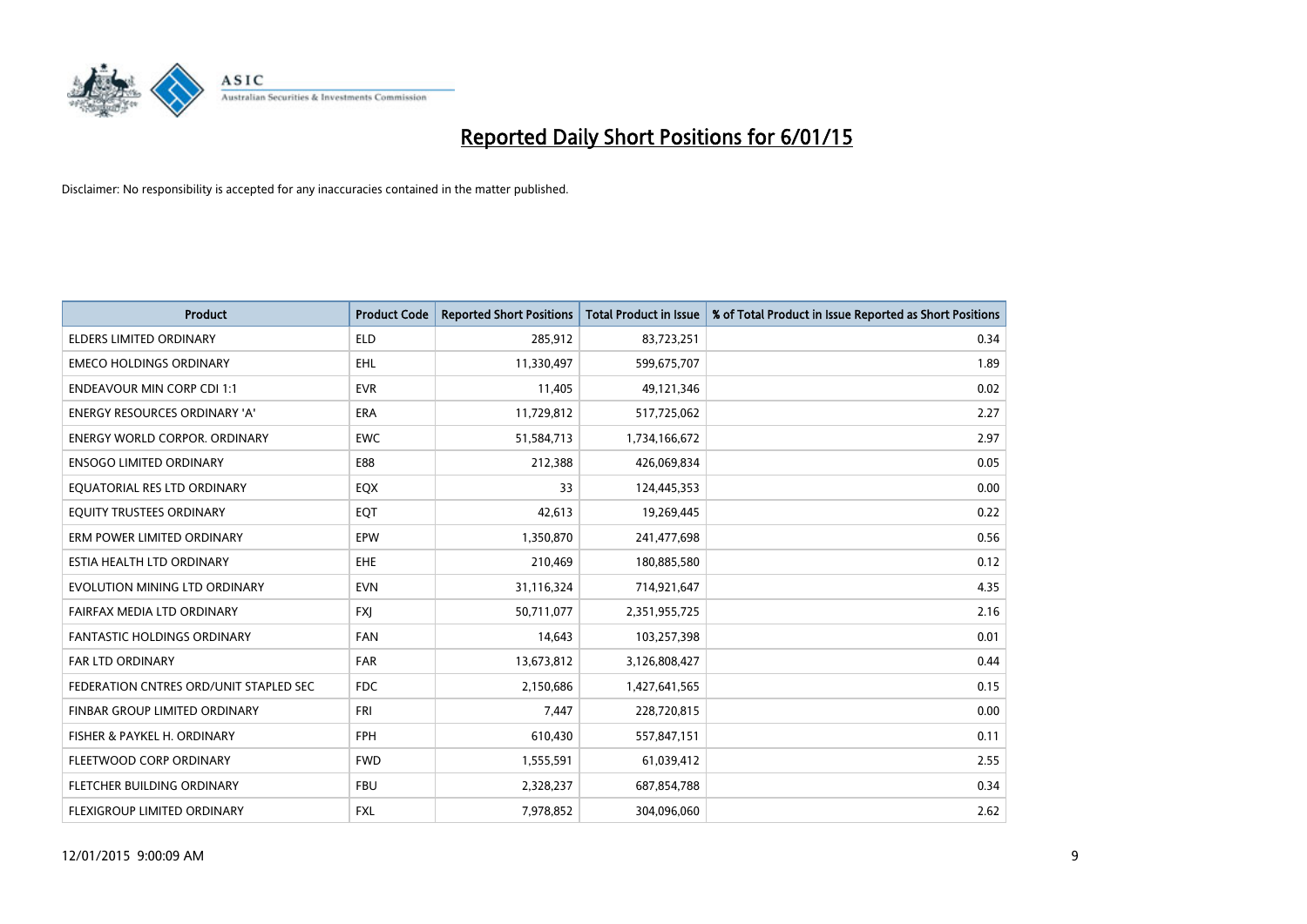

| <b>Product</b>                             | <b>Product Code</b> | <b>Reported Short Positions</b> | <b>Total Product in Issue</b> | % of Total Product in Issue Reported as Short Positions |
|--------------------------------------------|---------------------|---------------------------------|-------------------------------|---------------------------------------------------------|
| FLIGHT CENTRE TRAVEL ORDINARY              | <b>FLT</b>          | 6,219,818                       | 100,725,711                   | 6.18                                                    |
| <b>FLINDERS MINES LTD ORDINARY</b>         | <b>FMS</b>          | 165,000                         | 2,762,995,689                 | 0.01                                                    |
| <b>FOCUS MINERALS LTD ORDINARY</b>         | <b>FML</b>          | 1,807,719                       | 9,137,375,877                 | 0.02                                                    |
| <b>FOLKESTONE EDU TRUST UNITS</b>          | <b>FET</b>          | 32.111                          | 205,992,922                   | 0.02                                                    |
| FONTERRA SHARE FUND ORDINARY UNITS         | FSF                 | 109,403                         | 123,027,274                   | 0.09                                                    |
| FORTESCUE METALS GRP ORDINARY              | <b>FMG</b>          | 276,429,224                     | 3,113,798,151                 | 8.88                                                    |
| FREEDOM FOOD LTD ORDINARY                  | <b>FNP</b>          | 40.793                          | 152,689,663                   | 0.03                                                    |
| <b>FUNTASTIC LIMITED ORDINARY</b>          | <b>FUN</b>          | 370,000                         | 669,869,723                   | 0.06                                                    |
| <b>G.U.D. HOLDINGS ORDINARY</b>            | GUD                 | 3,003,218                       | 70,939,492                    | 4.23                                                    |
| <b>G8 EDUCATION LIMITED ORDINARY</b>       | <b>GEM</b>          | 12,872,319                      | 353,691,630                   | 3.64                                                    |
| <b>GALAXY RESOURCES ORDINARY</b>           | GXY                 | 1,380,443                       | 1,064,622,267                 | 0.13                                                    |
| <b>GBST HOLDINGS., ORDINARY</b>            | <b>GBT</b>          | 10,065                          | 66,561,725                    | 0.02                                                    |
| <b>GDI PROPERTY GRP STAPLED SECURITIES</b> | <b>GDI</b>          | 299,287                         | 567,575,025                   | 0.05                                                    |
| <b>GENESIS ENERGY LTD ORDINARY</b>         | <b>GNE</b>          | 1,000                           | 1,000,000,000                 | 0.00                                                    |
| <b>GENETIC TECHNOLOGIES ORDINARY</b>       | <b>GTG</b>          | 3,494,280                       | 848,601,758                   | 0.41                                                    |
| <b>GENTRACK GROUP LTD ORDINARY</b>         | <b>GTK</b>          | 3,000                           | 72,699,510                    | 0.00                                                    |
| <b>GENWORTH MORTGAGE ORDINARY</b>          | <b>GMA</b>          | 13,930,284                      | 650,000,000                   | 2.14                                                    |
| <b>GEODYNAMICS LIMITED ORDINARY</b>        | GDY                 | 819                             | 435,880,130                   | 0.00                                                    |
| <b>GINDALBIE METALS LTD ORDINARY</b>       | GBG                 | 31,610,765                      | 1,495,306,811                 | 2.11                                                    |
| <b>GODFREYS GRP LTD ORDINARY</b>           | GFY                 | 419,535                         | 40,298,056                    | 1.04                                                    |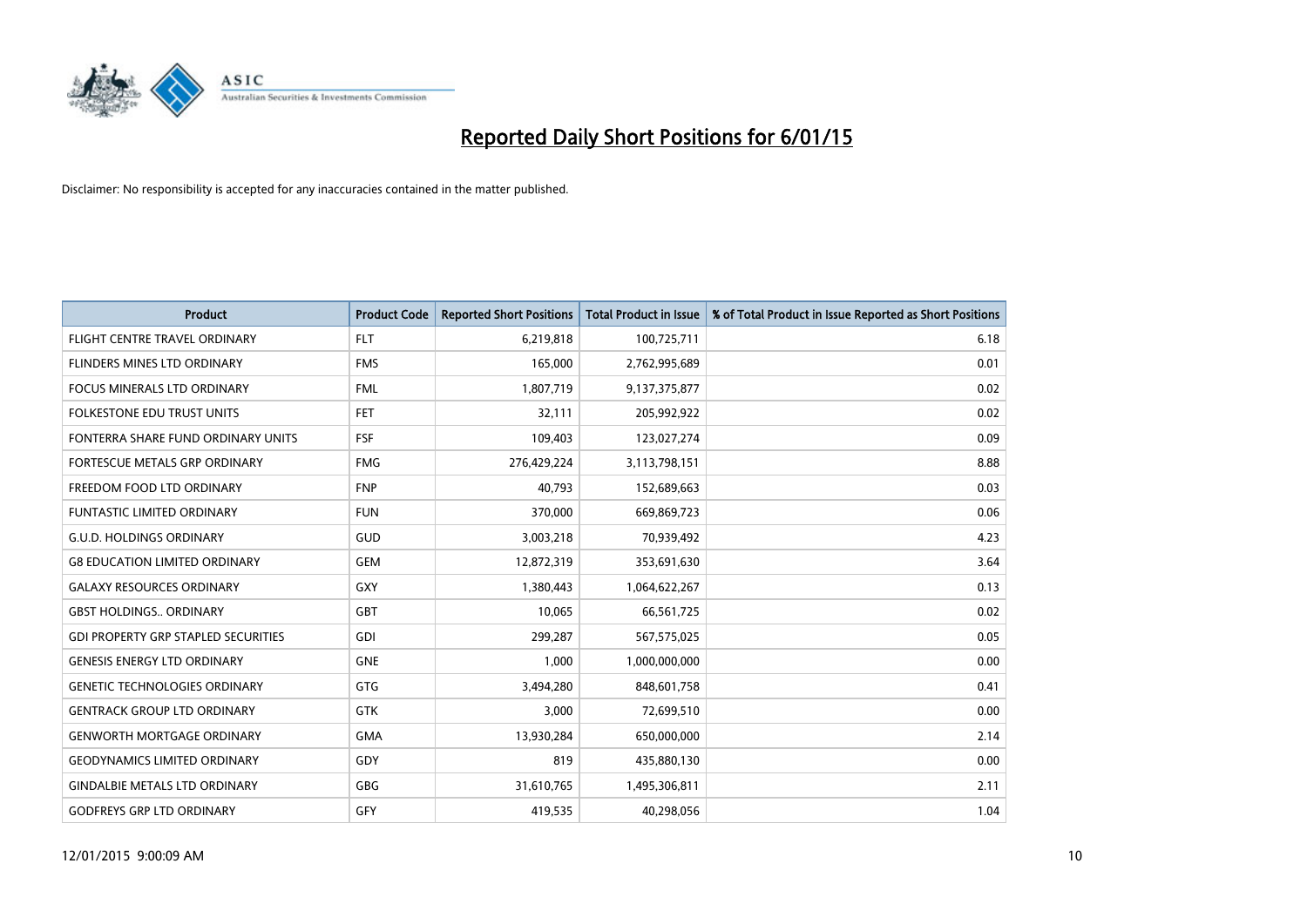

| <b>Product</b>                                   | <b>Product Code</b> | <b>Reported Short Positions</b> | <b>Total Product in Issue</b> | % of Total Product in Issue Reported as Short Positions |
|--------------------------------------------------|---------------------|---------------------------------|-------------------------------|---------------------------------------------------------|
| <b>GOLD ROAD RES LTD ORDINARY</b>                | GOR                 | 2,072,543                       | 594,881,822                   | 0.35                                                    |
| <b>GOODMAN FIELDER, ORDINARY</b>                 | GFF                 | 4,233,392                       | 1,955,559,207                 | 0.22                                                    |
| <b>GOODMAN GROUP STAPLED</b>                     | <b>GMG</b>          | 12,778,910                      | 1,745,460,061                 | 0.73                                                    |
| <b>GPT GROUP STAPLED SEC.</b>                    | <b>GPT</b>          | 5,082,446                       | 1,685,460,955                 | 0.30                                                    |
| <b>GRAINCORP LIMITED A CLASS ORDINARY</b>        | <b>GNC</b>          | 15,631,588                      | 228,855,628                   | 6.83                                                    |
| <b>GRANGE RESOURCES. ORDINARY</b>                | GRR                 | 11,625,316                      | 1,157,097,869                 | 1.00                                                    |
| <b>GREENCROSS LIMITED ORDINARY</b>               | GXL                 | 2,534,605                       | 111,447,503                   | 2.27                                                    |
| <b>GREENLAND MIN EN LTD ORDINARY</b>             | GGG                 | 3,685,418                       | 669,389,552                   | 0.55                                                    |
| <b>GREENLAND MIN EN LTD RIGHTS 26-JUN-14</b>     | GGGR                | 3,842                           | 88,685,050                    | 0.00                                                    |
| <b>GROWTHPOINT PROPERTY ORD/UNIT STAPLED SEC</b> | GOZ                 | 654,783                         | 554,602,697                   | 0.12                                                    |
| <b>GRYPHON MINERALS LTD ORDINARY</b>             | GRY                 | 2,282,880                       | 401,185,424                   | 0.57                                                    |
| <b>GUILDFORD COAL LTD ORDINARY</b>               | <b>GUF</b>          | 77,890                          | 917,612,681                   | 0.01                                                    |
| <b>GWA GROUP LTD ORDINARY</b>                    | <b>GWA</b>          | 15,937,689                      | 306,533,770                   | 5.20                                                    |
| HANSEN TECHNOLOGIES ORDINARY                     | <b>HSN</b>          | 17,252                          | 163,214,381                   | 0.01                                                    |
| <b>HARVEY NORMAN ORDINARY</b>                    | <b>HVN</b>          | 45,787,361                      | 1,110,603,911                 | 4.12                                                    |
| HEALTHSCOPE LIMITED. ORDINARY                    | <b>HSO</b>          | 14,896,526                      | 1,732,094,838                 | 0.86                                                    |
| <b>HENDERSON GROUP CDI 1:1</b>                   | <b>HGG</b>          | 4,341,669                       | 776,451,740                   | 0.56                                                    |
| HFA HOLDINGS LIMITED ORDINARY                    | <b>HFA</b>          | 308                             | 162,147,897                   | 0.00                                                    |
| <b>HIGHLANDS PACIFIC ORDINARY</b>                | <b>HIG</b>          | 3,153                           | 918,694,336                   | 0.00                                                    |
| HILLGROVE RES LTD ORDINARY                       | <b>HGO</b>          | 133,291                         | 147,711,123                   | 0.09                                                    |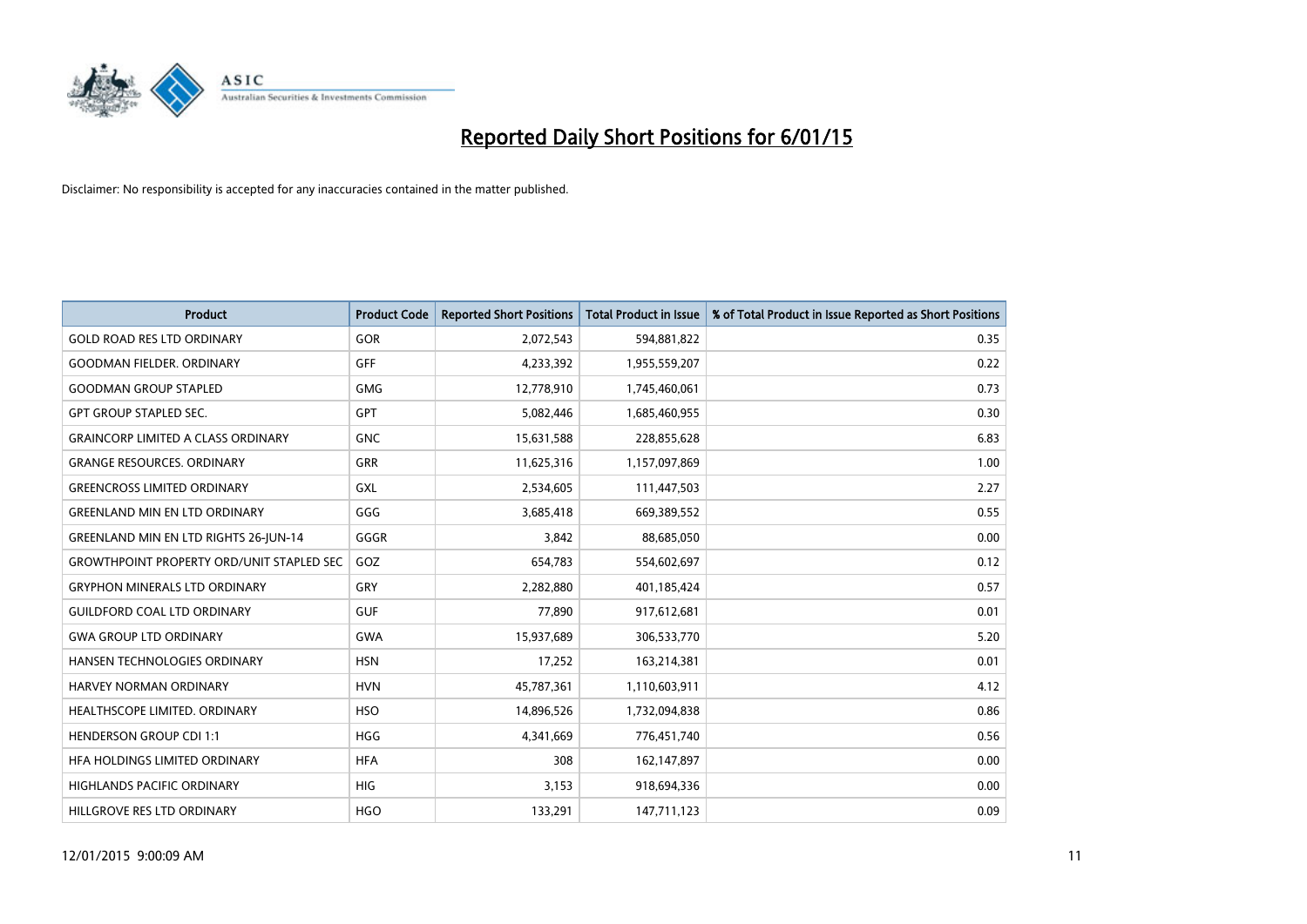

| <b>Product</b>                           | <b>Product Code</b> | <b>Reported Short Positions</b> | <b>Total Product in Issue</b> | % of Total Product in Issue Reported as Short Positions |
|------------------------------------------|---------------------|---------------------------------|-------------------------------|---------------------------------------------------------|
| <b>HILLS LTD ORDINARY</b>                | HIL                 | 1,187,407                       | 231,985,526                   | 0.51                                                    |
| HORIZON OIL LIMITED ORDINARY             | <b>HZN</b>          | 34,590,931                      | 1,301,981,265                 | 2.66                                                    |
| <b>HOTEL PROPERTY STAPLED</b>            | <b>HPI</b>          | 218,549                         | 146,105,439                   | 0.15                                                    |
| HUON AQUACULTURE GRP ORDINARY            | <b>HUO</b>          | 905,261                         | 87,337,207                    | 1.04                                                    |
| <b>ICAR ASIA LTD ORDINARY</b>            | ICQ                 | 427,886                         | 217,769,656                   | 0.20                                                    |
| <b>ICON ENERGY LIMITED ORDINARY</b>      | <b>ICN</b>          | 100,000                         | 618,717,503                   | 0.02                                                    |
| <b>IINET LIMITED ORDINARY</b>            | <b>IIN</b>          | 7,780,175                       | 162,163,526                   | 4.80                                                    |
| <b>ILUKA RESOURCES ORDINARY</b>          | ILU                 | 18,994,336                      | 418,700,517                   | 4.54                                                    |
| <b>IMDEX LIMITED ORDINARY</b>            | <b>IMD</b>          | 1,999,231                       | 216,203,136                   | 0.92                                                    |
| IMF BENTHAM LTD ORDINARY                 | <b>IMF</b>          | 4,502,837                       | 166,580,957                   | 2.70                                                    |
| <b>IMPEDIMED LIMITED ORDINARY</b>        | <b>IPD</b>          | 361                             | 292,942,957                   | 0.00                                                    |
| <b>INCITEC PIVOT ORDINARY</b>            | IPL                 | 29,935,633                      | 1,675,621,466                 | 1.79                                                    |
| <b>INDEPENDENCE GROUP ORDINARY</b>       | <b>IGO</b>          | 2,103,316                       | 234,256,573                   | 0.90                                                    |
| <b>INDOPHIL RESOURCES ORDINARY</b>       | <b>IRN</b>          | 6,214,441                       | 1,203,146,194                 | 0.52                                                    |
| <b>INDUSTRIA REIT STAPLED</b>            | <b>IDR</b>          | 406,137                         | 125,000,001                   | 0.32                                                    |
| <b>INFIGEN ENERGY STAPLED SECURITIES</b> | <b>IFN</b>          | 3,181,732                       | 767,887,581                   | 0.41                                                    |
| <b>INFOMEDIA LTD ORDINARY</b>            | IFM                 | 835,262                         | 307,127,687                   | 0.27                                                    |
| INGENIA GROUP STAPLED SECURITIES         | <b>INA</b>          | 9,639,465                       | 878,851,910                   | 1.10                                                    |
| <b>INSURANCE AUSTRALIA ORDINARY</b>      | IAG                 | 8,626,727                       | 2,341,618,048                 | 0.37                                                    |
| <b>INTREPID MINES ORDINARY</b>           | <b>IAU</b>          | 1,703,008                       | 369,869,196                   | 0.46                                                    |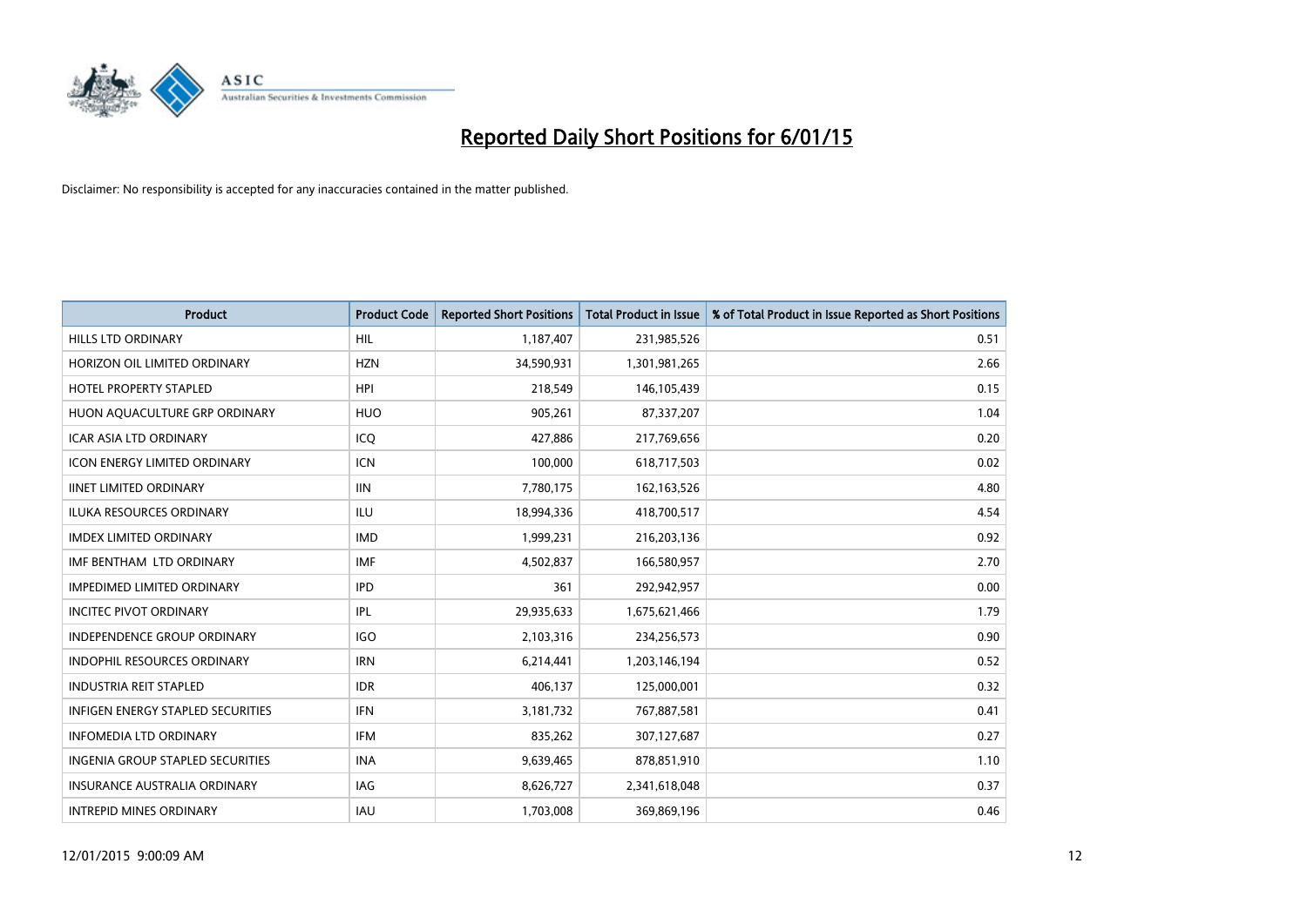

| <b>Product</b>                                  | <b>Product Code</b> | <b>Reported Short Positions</b> | <b>Total Product in Issue</b> | % of Total Product in Issue Reported as Short Positions |
|-------------------------------------------------|---------------------|---------------------------------|-------------------------------|---------------------------------------------------------|
| <b>INVESTA OFFICE FUND STAPLED SECURITIES</b>   | <b>IOF</b>          | 605,181                         | 614,047,458                   | 0.10                                                    |
| <b>INVOCARE LIMITED ORDINARY</b>                | <b>IVC</b>          | 3,771,393                       | 110,030,298                   | 3.43                                                    |
| <b>IOOF HOLDINGS LTD ORDINARY</b>               | IFL                 | 13,938,968                      | 300,133,752                   | 4.64                                                    |
| IPH LIMITED ORDINARY                            | <b>IPH</b>          | 548,406                         | 157,559,499                   | 0.35                                                    |
| <b>IPROPERTY GROUP LTD ORDINARY</b>             | <b>IPP</b>          | 2,070,307                       | 186,703,204                   | 1.11                                                    |
| <b>IRESS LIMITED ORDINARY</b>                   | <b>IRE</b>          | 5,836,967                       | 159,097,319                   | 3.67                                                    |
| <b>ISELECT LTD ORDINARY</b>                     | <b>ISU</b>          | 1,289,326                       | 261,489,894                   | 0.49                                                    |
| <b>ISENTIA GROUP LTD ORDINARY</b>               | <b>ISD</b>          | 382,034                         | 200,000,001                   | 0.19                                                    |
| <b>ISENTRIC LTD. ORDINARY</b>                   | ICU                 | 74,064                          | 77,362,962                    | 0.10                                                    |
| <b>JAMES HARDIE INDUST CHESS DEPOSITARY INT</b> | <b>IHX</b>          | 10,053,648                      | 445,229,454                   | 2.26                                                    |
| JAPARA HEALTHCARE LT ORDINARY                   | <b>IHC</b>          | 13,256,881                      | 263,046,592                   | 5.04                                                    |
| <b>IB HI-FI LIMITED ORDINARY</b>                | <b>IBH</b>          | 11,562,367                      | 98,950,309                    | 11.69                                                   |
| KAROON GAS AUSTRALIA ORDINARY                   | <b>KAR</b>          | 18,442,249                      | 250,085,718                   | 7.37                                                    |
| KATHMANDU HOLD LTD ORDINARY                     | <b>KMD</b>          | 7,843,620                       | 201,484,583                   | 3.89                                                    |
| <b>KBL MINING LIMITED ORDINARY</b>              | <b>KBL</b>          | 1,820                           | 396,535,629                   | 0.00                                                    |
| KINGSGATE CONSOLID. ORDINARY                    | <b>KCN</b>          | 20,410,611                      | 223,584,937                   | 9.13                                                    |
| KINGSROSE MINING LTD ORDINARY                   | <b>KRM</b>          | 414,490                         | 358,611,493                   | 0.12                                                    |
| LEIGHTON HOLDINGS ORDINARY                      | LEI                 | 6,230,179                       | 338,503,563                   | 1.84                                                    |
| LEND LEASE GROUP UNIT/ORD STAPLED               | LLC                 | 1,820,781                       | 579,596,726                   | 0.31                                                    |
| LIFESTYLE COMMUNIT. ORDINARY                    | LIC                 | 25,000                          | 101,220,131                   | 0.02                                                    |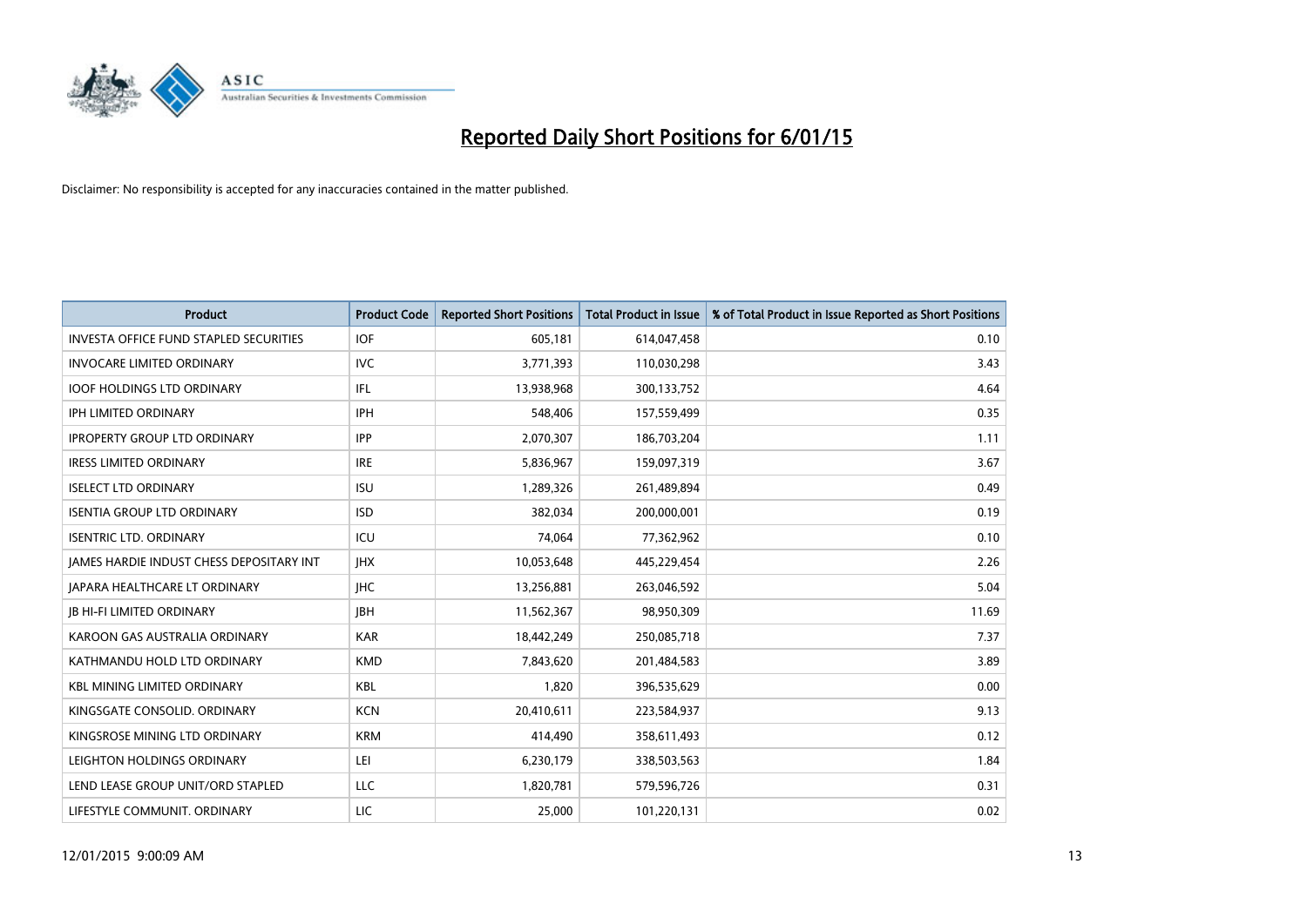

| <b>Product</b>                        | <b>Product Code</b> | <b>Reported Short Positions</b> | <b>Total Product in Issue</b> | % of Total Product in Issue Reported as Short Positions |
|---------------------------------------|---------------------|---------------------------------|-------------------------------|---------------------------------------------------------|
| LIQUEFIED NATURAL ORDINARY            | <b>LNG</b>          | 12,610,189                      | 462,223,201                   | 2.73                                                    |
| LOGICAMMS LIMITED ORDINARY            | <b>LCM</b>          | 53,451                          | 71,178,179                    | 0.08                                                    |
| LONESTAR RESO LTD ORDINARY            | <b>LNR</b>          | 107.183                         | 752,187,211                   | 0.01                                                    |
| LUCAPA DIAMOND LTD ORDINARY           | <b>LOM</b>          | 3,544                           | 181,872,742                   | 0.00                                                    |
| LYNAS CORPORATION ORDINARY            | <b>LYC</b>          | 75,431,194                      | 3,370,955,034                 | 2.24                                                    |
| <b>M2 GRP LTD ORDINARY</b>            | <b>MTU</b>          | 3,071,275                       | 181,905,060                   | 1.69                                                    |
| <b>MACA LIMITED ORDINARY</b>          | <b>MLD</b>          | 492,261                         | 232,676,373                   | 0.21                                                    |
| MACMAHON HOLDINGS ORDINARY            | MAH                 | 2,582,174                       | 1,261,699,966                 | 0.20                                                    |
| MACO ATLAS ROADS GRP ORDINARY STAPLED | <b>MOA</b>          | 12,826,455                      | 511,538,852                   | 2.51                                                    |
| MACQUARIE GROUP LTD ORDINARY          | <b>MOG</b>          | 301,399                         | 324,342,024                   | 0.09                                                    |
| MAGELLAN FIN GRP LTD ORDINARY         | <b>MFG</b>          | 2,031,045                       | 159,818,691                   | 1.27                                                    |
| <b>MANTRA GROUP LTD ORDINARY</b>      | <b>MTR</b>          | 4,400,539                       | 249,471,229                   | 1.76                                                    |
| <b>MATRIX C &amp; E LTD ORDINARY</b>  | <b>MCE</b>          | 2,564,746                       | 94,555,428                    | 2.71                                                    |
| MAVERICK DRILLING ORDINARY            | <b>MAD</b>          | 1,389,610                       | 544,321,602                   | 0.26                                                    |
| <b>MAXITRANS INDUSTRIES ORDINARY</b>  | <b>MXI</b>          | 14,089                          | 185,075,653                   | 0.01                                                    |
| MAYNE PHARMA LTD ORDINARY             | <b>MYX</b>          | 16,670,998                      | 591,881,071                   | 2.82                                                    |
| MCMILLAN SHAKESPEARE ORDINARY         | <b>MMS</b>          | 859,618                         | 77,525,801                    | 1.11                                                    |
| <b>MCPHERSON'S LTD ORDINARY</b>       | <b>MCP</b>          | 10,001                          | 96,684,407                    | 0.01                                                    |
| MEDIBANK PRIVATE LTD ORDINARY         | <b>MPL</b>          | 45,176,611                      | 2,754,003,240                 | 1.64                                                    |
| MEDUSA MINING LTD ORDINARY            | <b>MML</b>          | 9,773,248                       | 207,794,301                   | 4.70                                                    |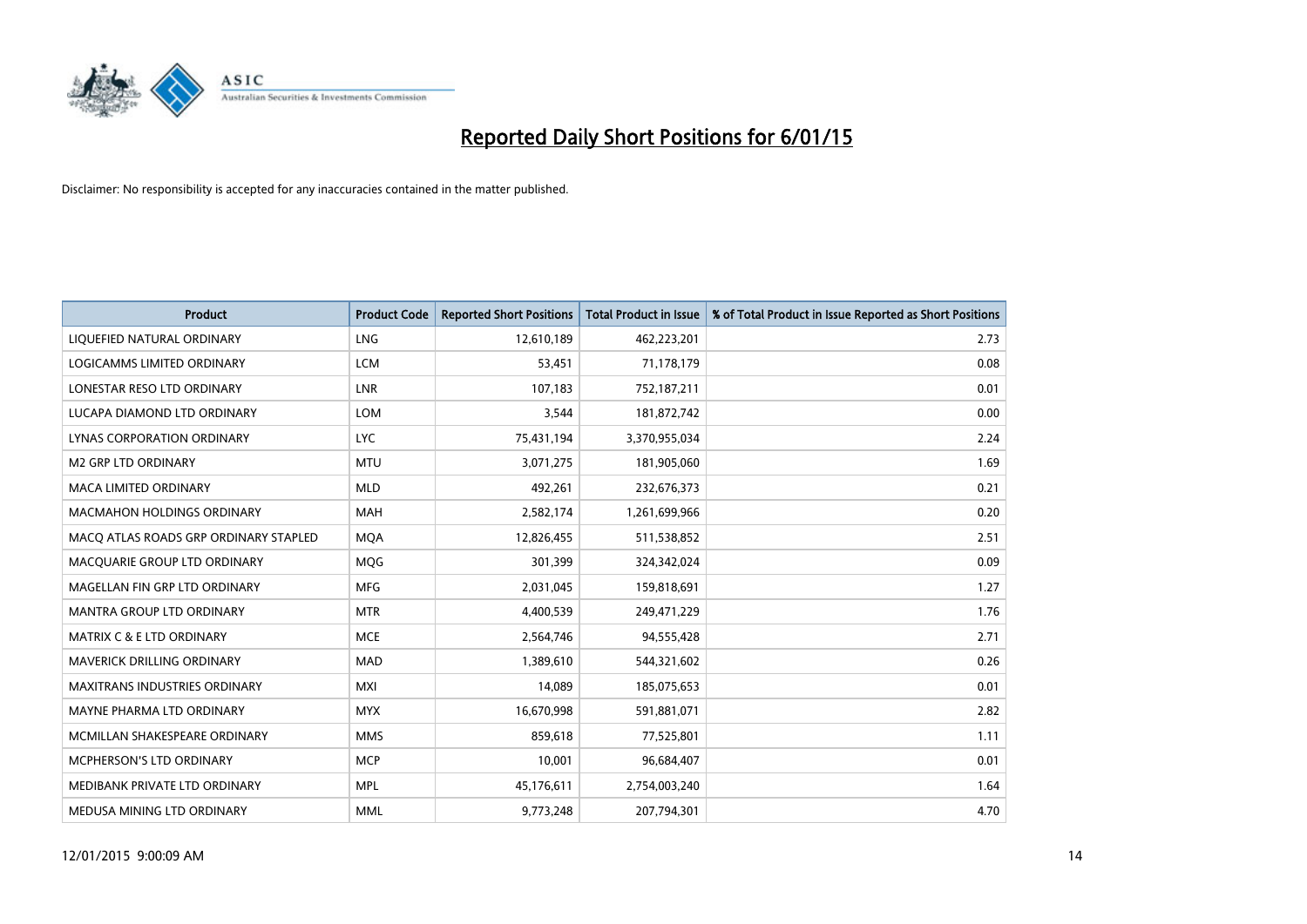

| <b>Product</b>                      | <b>Product Code</b> | <b>Reported Short Positions</b> | <b>Total Product in Issue</b> | % of Total Product in Issue Reported as Short Positions |
|-------------------------------------|---------------------|---------------------------------|-------------------------------|---------------------------------------------------------|
| MEO AUSTRALIA LTD ORDINARY          | <b>MEO</b>          | 411,000                         | 750,488,387                   | 0.05                                                    |
| MERIDIAN ENERGY INSTALMENT RECEIPTS | MEZCA               | 200,000                         | 1,255,413,626                 | 0.02                                                    |
| MESOBLAST LIMITED ORDINARY          | <b>MSB</b>          | 21,743,974                      | 324,201,029                   | 6.71                                                    |
| METALS X LIMITED ORDINARY           | <b>MLX</b>          | 102,607                         | 413,957,186                   | 0.02                                                    |
| METCASH LIMITED ORDINARY            | <b>MTS</b>          | 107,274,598                     | 903,309,574                   | 11.88                                                   |
| METMINCO LIMITED ORDINARY           | <b>MNC</b>          | 32,000                          | 1,855,516,023                 | 0.00                                                    |
| MIGHTY RIVER POWER ORDINARY         | <b>MYT</b>          | 1,758,966                       | 1,400,012,517                 | 0.13                                                    |
| MINCOR RESOURCES NL ORDINARY        | <b>MCR</b>          | 59,099                          | 188,208,274                   | 0.03                                                    |
| MINERAL DEPOSITS ORDINARY           | <b>MDL</b>          | 884,834                         | 103,676,341                   | 0.85                                                    |
| MINERAL RESOURCES, ORDINARY         | <b>MIN</b>          | 16,565,224                      | 187,270,274                   | 8.85                                                    |
| MINT PAYMENTS LTD ORDINARY          | <b>MNW</b>          | 27,180                          | 470,635,552                   | 0.01                                                    |
| MIRABELA NICKEL LTD ORDINARY        | <b>MBN</b>          | 2,012,293                       | 929,710,216                   | 0.22                                                    |
| MIRVAC GROUP STAPLED SECURITIES     | <b>MGR</b>          | 13,426,579                      | 3,697,197,370                 | 0.36                                                    |
| <b>MMAOFFSHOR ORDINARY</b>          | <b>MRM</b>          | 22,303,814                      | 368,666,221                   | 6.05                                                    |
| MOLOPO ENERGY LTD ORDINARY          | <b>MPO</b>          | 30,833                          | 248,705,730                   | 0.01                                                    |
| MONADELPHOUS GROUP ORDINARY         | <b>MND</b>          | 7,709,405                       | 92,998,380                    | 8.29                                                    |
| MONASH IVF GROUP LTD ORDINARY       | <b>MVF</b>          | 684,692                         | 231,081,089                   | 0.30                                                    |
| MORTGAGE CHOICE LTD ORDINARY        | <b>MOC</b>          | 19,728                          | 124,216,248                   | 0.02                                                    |
| <b>MOUNT GIBSON IRON ORDINARY</b>   | <b>MGX</b>          | 59,662,157                      | 1,090,805,085                 | 5.47                                                    |
| MULTIPLEX SITES SITES               | <b>MXUPA</b>        | 2,133                           | 4,500,000                     | 0.05                                                    |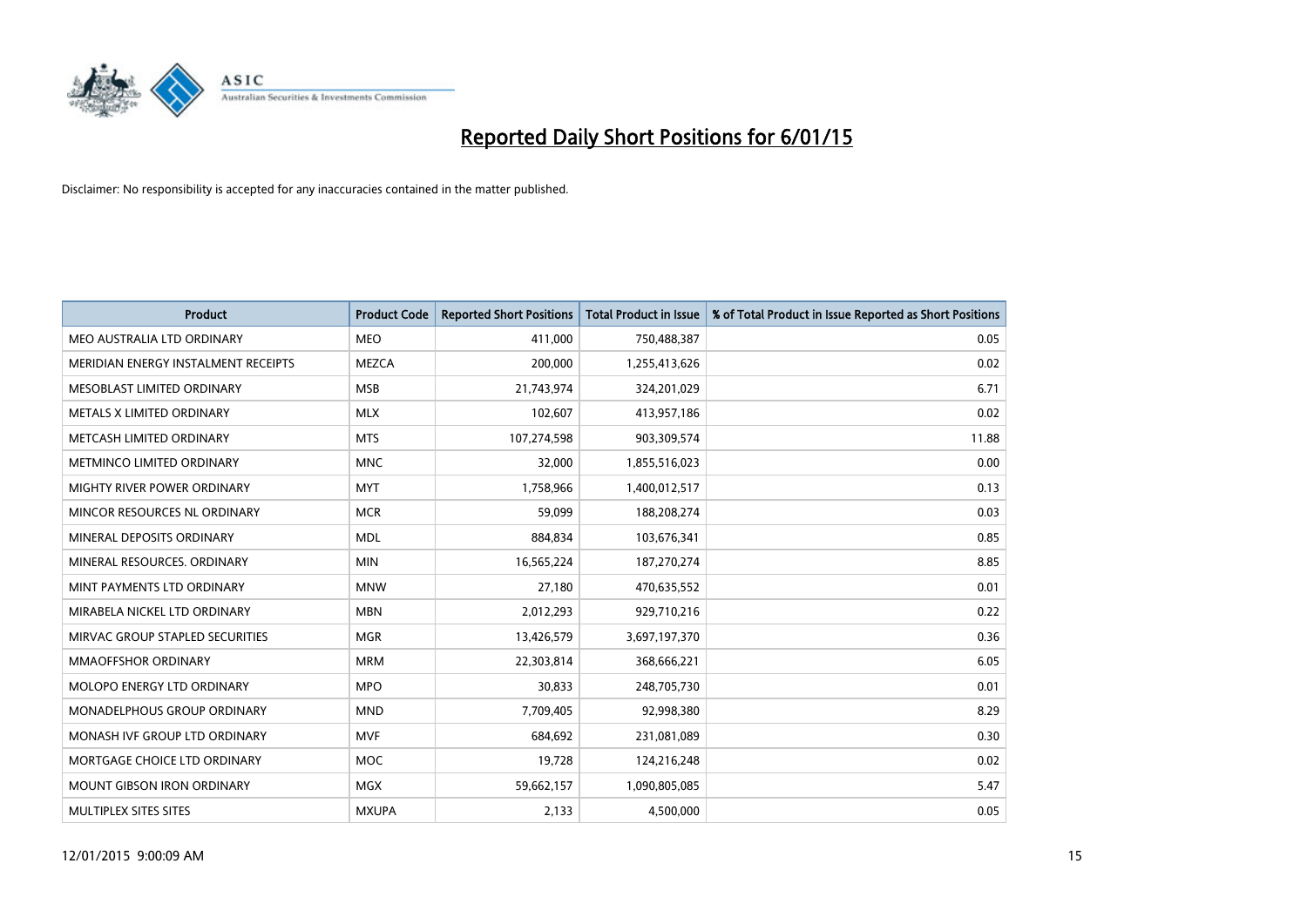

| <b>Product</b>                    | <b>Product Code</b> | <b>Reported Short Positions</b> | <b>Total Product in Issue</b> | % of Total Product in Issue Reported as Short Positions |
|-----------------------------------|---------------------|---------------------------------|-------------------------------|---------------------------------------------------------|
| <b>MYER HOLDINGS LTD ORDINARY</b> | <b>MYR</b>          | 97,961,945                      | 585,689,551                   | 16.73                                                   |
| MYSTATE LIMITED ORDINARY          | <b>MYS</b>          | 6,106                           | 87,283,417                    | 0.01                                                    |
| NANOSONICS LIMITED ORDINARY       | <b>NAN</b>          | 2,544,616                       | 264,362,826                   | 0.96                                                    |
| NATIONAL AUST, BANK ORDINARY      | <b>NAB</b>          | 12,426,127                      | 2,419,353,823                 | 0.51                                                    |
| NATIONAL STORAGE STAPLED          | <b>NSR</b>          | 1,821,725                       | 295,631,660                   | 0.62                                                    |
| NAVITAS LIMITED ORDINARY          | <b>NVT</b>          | 3,397,085                       | 376,037,813                   | 0.90                                                    |
| NEARMAP LTD ORDINARY              | <b>NEA</b>          | 2,067,042                       | 348,196,101                   | 0.59                                                    |
| NEOMETALS LTD ORDINARY            | <b>NMT</b>          | 2,000                           | 499,453,895                   | 0.00                                                    |
| NEON ENERGY LIMITED ORDINARY      | <b>NEN</b>          | 13,245                          | 553,037,848                   | 0.00                                                    |
| NEW HOPE CORPORATION ORDINARY     | <b>NHC</b>          | 1,358,569                       | 830,999,449                   | 0.16                                                    |
| NEWCREST MINING ORDINARY          | <b>NCM</b>          | 8,046,367                       | 766,510,971                   | 1.05                                                    |
| NEWS CORP A NON-VOTING CDI        | <b>NWSLV</b>        | 39,038                          | 2,852,304                     | 1.37                                                    |
| NEWS CORP B VOTING CDI            | <b>NWS</b>          | 2,259,094                       | 37,331,492                    | 6.05                                                    |
| NEWSAT LIMITED ORDINARY           | <b>NWT</b>          | 6,493,051                       | 643,574,841                   | 1.01                                                    |
| NEXTDC LIMITED ORDINARY           | <b>NXT</b>          | 17,242,441                      | 193,154,486                   | 8.93                                                    |
| NEXUS ENERGY LIMITED ORDINARY     | <b>NXS</b>          | 83,983                          | 1,330,219,459                 | 0.01                                                    |
| NIB HOLDINGS LIMITED ORDINARY     | <b>NHF</b>          | 2,094,516                       | 439,004,182                   | 0.48                                                    |
| NINE ENTERTAINMENT ORDINARY       | <b>NEC</b>          | 17,883,706                      | 940,295,023                   | 1.90                                                    |
| NOBLE MINERAL RES ORDINARY        | <b>NMG</b>          | 2,365,726                       | 666,397,952                   | 0.36                                                    |
| NORTHERN IRON LTD ORDINARY        | <b>NFE</b>          | 11,392                          | 484,405,314                   | 0.00                                                    |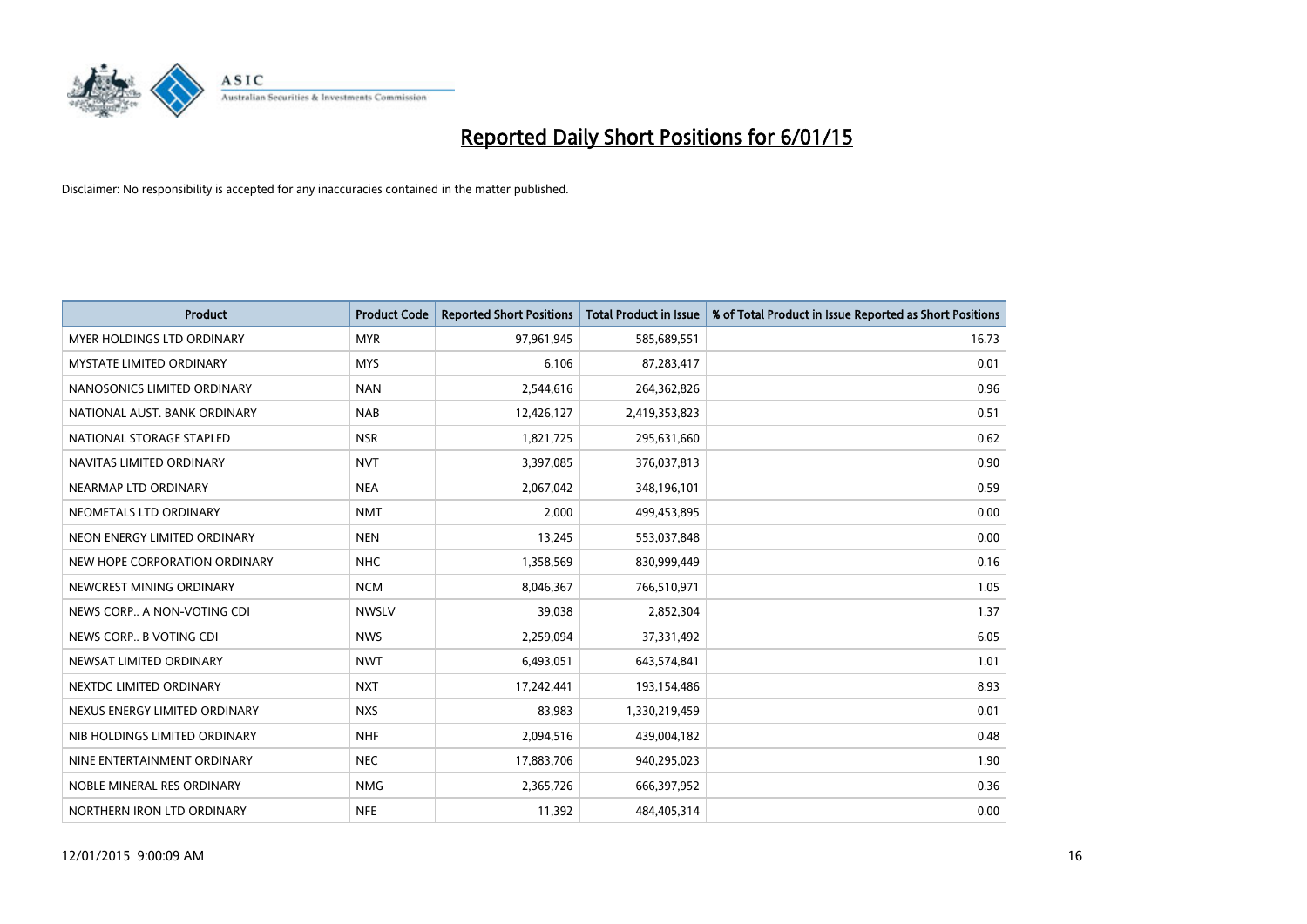

| <b>Product</b>                         | <b>Product Code</b> | <b>Reported Short Positions</b> | <b>Total Product in Issue</b> | % of Total Product in Issue Reported as Short Positions |
|----------------------------------------|---------------------|---------------------------------|-------------------------------|---------------------------------------------------------|
| NORTHERN STAR ORDINARY                 | <b>NST</b>          | 16,622,665                      | 592,256,718                   | 2.81                                                    |
| NOVION PROPERTY GRP STAPLED SECURITIES | <b>NVN</b>          | 17,748,087                      | 3,050,627,717                 | 0.58                                                    |
| NRW HOLDINGS LIMITED ORDINARY          | <b>NWH</b>          | 15,267,139                      | 278,888,011                   | 5.47                                                    |
| NUFARM LIMITED ORDINARY                | <b>NUF</b>          | 7,203,389                       | 264,858,589                   | 2.72                                                    |
| NUPLEX INDUSTRIES ORDINARY             | <b>NPX</b>          | 1,000                           | 198,125,827                   | 0.00                                                    |
| OCEANAGOLD CORP. CHESS DEPOSITARY INT  | <b>OGC</b>          | 1,756,455                       | 301,520,186                   | 0.58                                                    |
| OIL SEARCH LTD ORDINARY                | OSH                 | 25,489,834                      | 1,522,692,587                 | 1.67                                                    |
| OM HOLDINGS LIMITED ORDINARY           | OMH                 | 58,082                          | 733,423,337                   | 0.01                                                    |
| OOH!MEDIA LIMITED ORDINARY             | OML                 | 617,955                         | 149,882,534                   | 0.41                                                    |
| ORICA LIMITED ORDINARY                 | ORI                 | 25,986,497                      | 372,743,291                   | 6.97                                                    |
| ORIGIN ENERGY ORDINARY                 | <b>ORG</b>          | 9,654,772                       | 1,106,310,149                 | 0.87                                                    |
| OROCOBRE LIMITED ORDINARY              | <b>ORE</b>          | 3,010,351                       | 132,041,911                   | 2.28                                                    |
| ORORA LIMITED ORDINARY                 | <b>ORA</b>          | 2,154,396                       | 1,206,684,923                 | 0.18                                                    |
| OROTONGROUP LIMITED ORDINARY           | ORL                 | 450,683                         | 40,880,902                    | 1.10                                                    |
| OZ MINERALS ORDINARY                   | <b>OZL</b>          | 6,709,399                       | 303,470,022                   | 2.21                                                    |
| OZFOREX GROUP LTD ORDINARY             | <b>OFX</b>          | 8,536,200                       | 240,000,000                   | 3.56                                                    |
| PACIFIC BRANDS ORDINARY                | PBG                 | 81,585,341                      | 917,226,291                   | 8.89                                                    |
| PACT GROUP HLDGS LTD ORDINARY          | <b>PGH</b>          | 2,071,993                       | 294,145,019                   | 0.70                                                    |
| PALADIN ENERGY LTD ORDINARY            | <b>PDN</b>          | 77,087,629                      | 1,666,927,668                 | 4.62                                                    |
| PANAUST LIMITED ORDINARY               | <b>PNA</b>          | 980,495                         | 636,599,496                   | 0.15                                                    |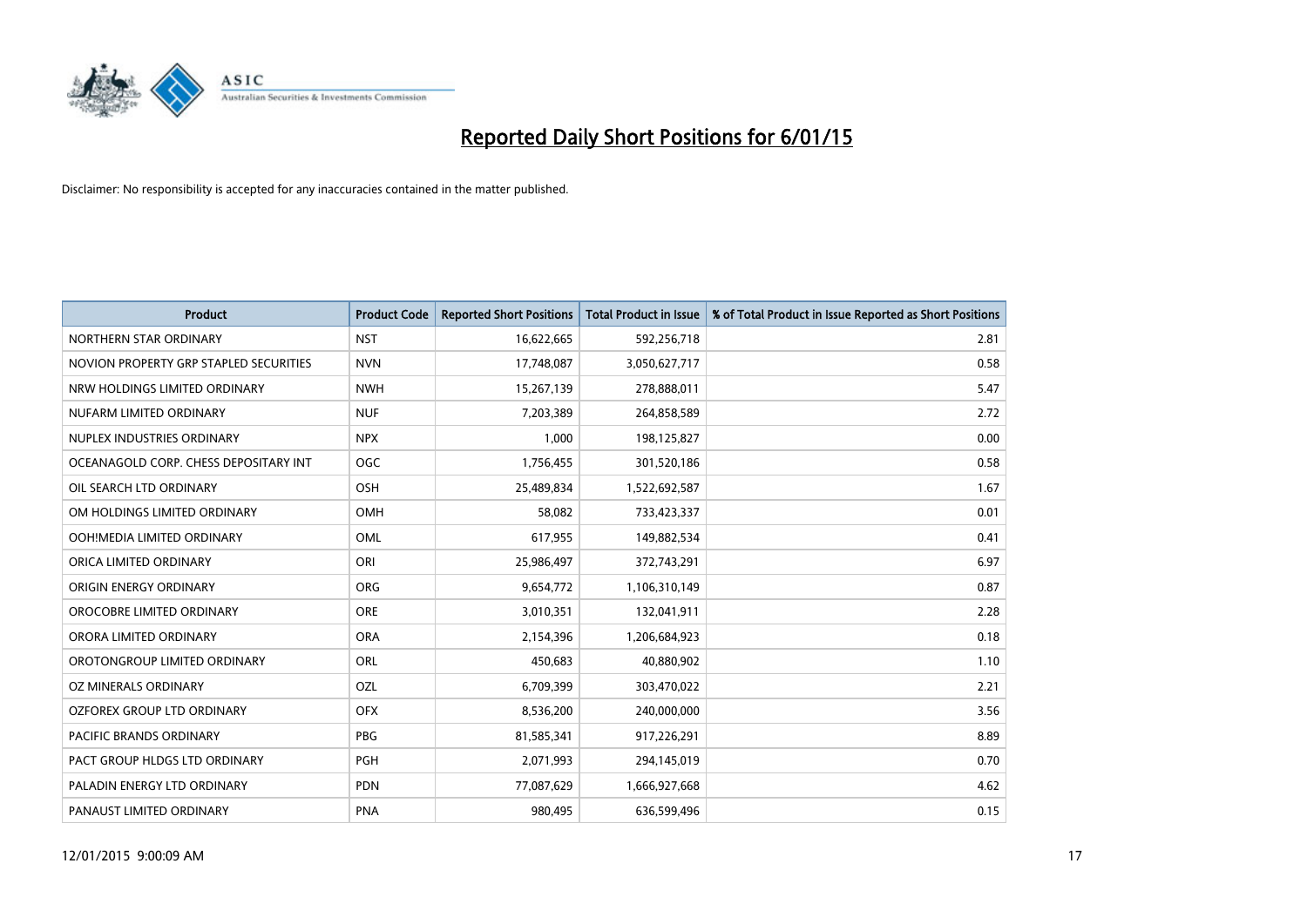

| <b>Product</b>                | <b>Product Code</b> | <b>Reported Short Positions</b> | <b>Total Product in Issue</b> | % of Total Product in Issue Reported as Short Positions |
|-------------------------------|---------------------|---------------------------------|-------------------------------|---------------------------------------------------------|
| PANORAMIC RESOURCES ORDINARY  | PAN                 | 997,936                         | 322,275,824                   | 0.31                                                    |
| PANTERRA GOLD LTD ORDINARY    | PGI                 | $\mathbf{1}$                    | 847,615,609                   | 0.00                                                    |
| PAPERLINX LIMITED ORDINARY    | <b>PPX</b>          | 57,743                          | 665, 181, 261                 | 0.01                                                    |
| PATTIES FOODS LTD ORDINARY    | <b>PFL</b>          | 9,001                           | 139,234,153                   | 0.01                                                    |
| PEET LIMITED ORDINARY         | <b>PPC</b>          | 53,676                          | 484,853,684                   | 0.01                                                    |
| PERPETUAL LIMITED ORDINARY    | PPT                 | 1,266,939                       | 46,574,426                    | 2.72                                                    |
| PERSEUS MINING LTD ORDINARY   | PRU                 | 20,230,247                      | 526,656,401                   | 3.84                                                    |
| PHARMAXIS LTD ORDINARY        | <b>PXS</b>          | 8,777                           | 310,265,349                   | 0.00                                                    |
| PHOSPHAGENICS LTD. ORDINARY   | POH                 | 43,750                          | 1,261,965,957                 | 0.00                                                    |
| PLATINUM ASSET ORDINARY       | <b>PTM</b>          | 2,039,990                       | 581,895,380                   | 0.35                                                    |
| PLATINUM AUSTRALIA ORDINARY   | PLA                 | 836,127                         | 504,968,043                   | 0.17                                                    |
| PLATINUM CAPITAL LTD ORDINARY | <b>PMC</b>          | 1,742                           | 232,190,254                   | 0.00                                                    |
| PMP LIMITED ORDINARY          | <b>PMP</b>          | 27,581                          | 323,781,124                   | 0.01                                                    |
| POSEIDON NICK LTD ORDINARY    | <b>POS</b>          | 1,903,830                       | 680,250,810                   | 0.28                                                    |
| PRANA BIOTECHNOLOGY ORDINARY  | PBT                 | 2,273,109                       | 488,936,960                   | 0.46                                                    |
| PREMIER INVESTMENTS ORDINARY  | <b>PMV</b>          | 894,504                         | 155,900,075                   | 0.57                                                    |
| PRIMARY HEALTH CARE ORDINARY  | <b>PRY</b>          | 30,188,489                      | 512,130,550                   | 5.89                                                    |
| PRIME MEDIA GRP LTD ORDINARY  | <b>PRT</b>          | 1,051,876                       | 366,330,303                   | 0.29                                                    |
| PROGRAMMED ORDINARY           | <b>PRG</b>          | 862,854                         | 118,651,911                   | 0.73                                                    |
| PROMESA LIMITED ORDINARY      | <b>PRA</b>          | 984,428                         | 384,412,465                   | 0.26                                                    |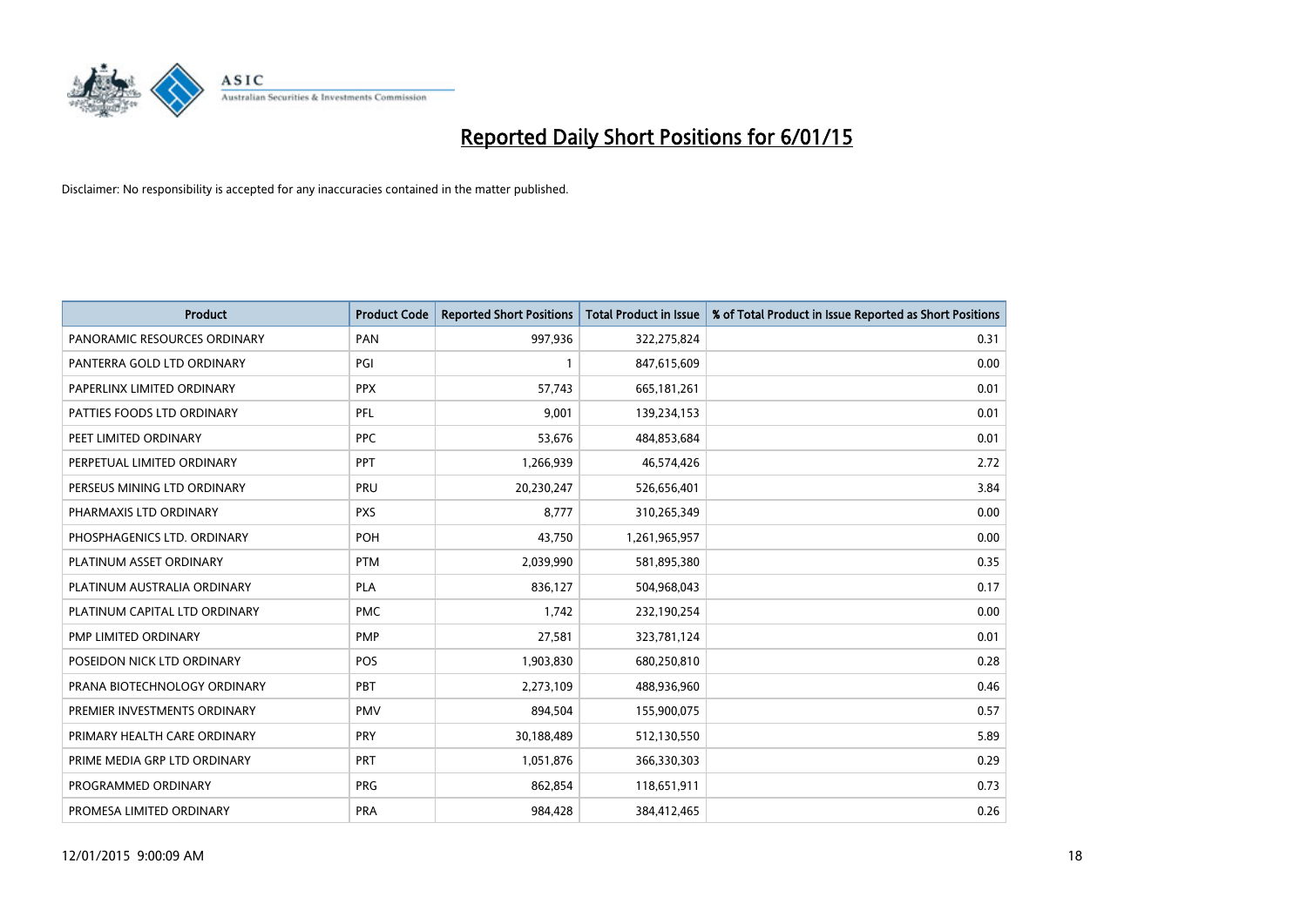

| <b>Product</b>                      | <b>Product Code</b> | <b>Reported Short Positions</b> | <b>Total Product in Issue</b> | % of Total Product in Issue Reported as Short Positions |
|-------------------------------------|---------------------|---------------------------------|-------------------------------|---------------------------------------------------------|
| PURA VIDA ENERGY NL ORDINARY        | <b>PVD</b>          | 232,517                         | 131,730,698                   | 0.18                                                    |
| <b>QANTAS AIRWAYS ORDINARY</b>      | QAN                 | 1,909,354                       | 2,196,330,250                 | 0.09                                                    |
| <b>OBE INSURANCE GROUP ORDINARY</b> | OBE                 | 16,307,790                      | 1,364,945,301                 | 1.19                                                    |
| <b>QUBE HOLDINGS LTD ORDINARY</b>   | QUB                 | 3,122,472                       | 1,054,428,076                 | 0.30                                                    |
| RAMSAY HEALTH CARE ORDINARY         | <b>RHC</b>          | 458,887                         | 202,081,252                   | 0.23                                                    |
| <b>RCG CORPORATION LTD ORDINARY</b> | <b>RCG</b>          | 358,739                         | 263,808,625                   | 0.14                                                    |
| <b>RCR TOMLINSON ORDINARY</b>       | <b>RCR</b>          | 774,657                         | 139,000,806                   | 0.56                                                    |
| <b>REA GROUP ORDINARY</b>           | <b>REA</b>          | 2,308,882                       | 131,714,699                   | 1.75                                                    |
| RECALL HOLDINGS LTD ORDINARY        | <b>REC</b>          | 1,232,347                       | 313,674,711                   | 0.39                                                    |
| <b>RECKON LIMITED ORDINARY</b>      | <b>RKN</b>          | 1,432,309                       | 112,084,762                   | 1.28                                                    |
| RED 5 LIMITED ORDINARY              | <b>RED</b>          | 174,740                         | 759,451,008                   | 0.02                                                    |
| <b>RED FORK ENERGY ORDINARY</b>     | <b>RFE</b>          | 112,160                         | 501,051,719                   | 0.02                                                    |
| REDBANK ENERGY LTD ORDINARY         | <b>AEI</b>          | 13                              | 786,287                       | 0.00                                                    |
| REECE AUSTRALIA LTD. ORDINARY       | <b>REH</b>          | 41                              | 99,600,000                    | 0.00                                                    |
| REGIONAL EXPRESS ORDINARY           | <b>REX</b>          | 46,456                          | 110,154,375                   | 0.04                                                    |
| REGIS HEALTHCARE LTD ORDINARY       | <b>REG</b>          | 1,198,123                       | 300, 345, 797                 | 0.40                                                    |
| REGIS RESOURCES ORDINARY            | <b>RRL</b>          | 53,117,560                      | 499,781,595                   | 10.63                                                   |
| RESMED INC CDI 10:1                 | <b>RMD</b>          | 33,873,784                      | 1,397,522,030                 | 2.42                                                    |
| <b>RESOLUTE MINING ORDINARY</b>     | <b>RSG</b>          | 3,686,653                       | 641,189,223                   | 0.57                                                    |
| RESOURCE GENERATION ORDINARY        | <b>RES</b>          | 1,220                           | 581,380,338                   | 0.00                                                    |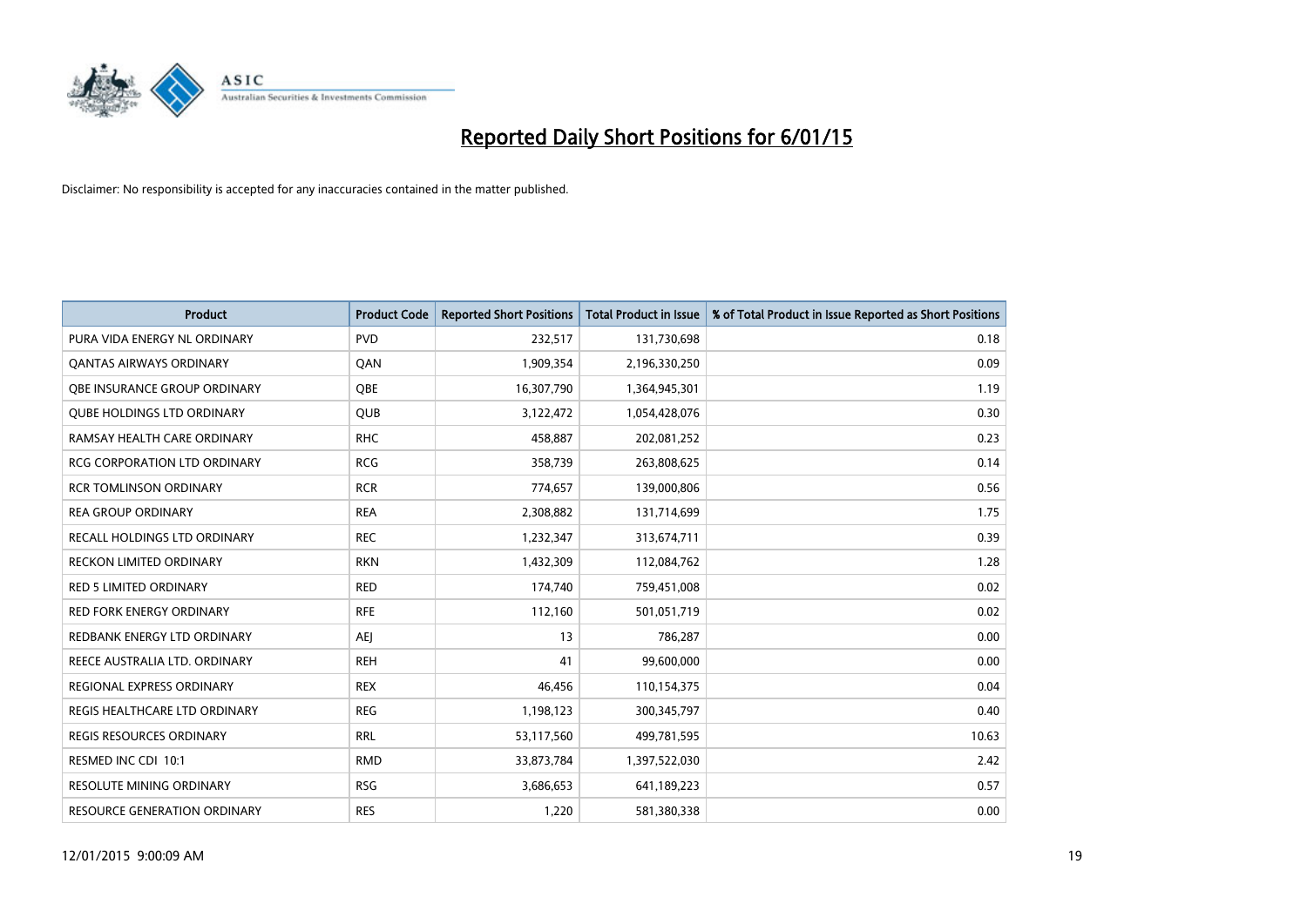

| <b>Product</b>                        | <b>Product Code</b> | <b>Reported Short Positions</b> | <b>Total Product in Issue</b> | % of Total Product in Issue Reported as Short Positions |
|---------------------------------------|---------------------|---------------------------------|-------------------------------|---------------------------------------------------------|
| <b>RETAIL FOOD GROUP ORDINARY</b>     | <b>RFG</b>          | 4,216,237                       | 159,386,728                   | 2.65                                                    |
| REX MINERALS LIMITED ORDINARY         | <b>RXM</b>          | 858,031                         | 220,519,784                   | 0.39                                                    |
| RIO TINTO LIMITED ORDINARY            | <b>RIO</b>          | 4,488,383                       | 435,758,720                   | 1.03                                                    |
| ROC OIL COMPANY ORDINARY              | <b>ROC</b>          | 338,957                         | 687,618,400                   | 0.05                                                    |
| <b>ROX RESOURCES ORDINARY</b>         | <b>RXL</b>          | 5,523,255                       | 849,673,095                   | 0.65                                                    |
| ROYAL WOLF HOLDINGS ORDINARY          | <b>RWH</b>          | 191,790                         | 100,387,052                   | 0.19                                                    |
| RUSSELL HIGH DIV ETF ETF UNITS        | <b>RDV</b>          | 1,708                           | 9,287,522                     | 0.02                                                    |
| SAI GLOBAL LIMITED ORDINARY           | SAI                 | 786,213                         | 211,761,727                   | 0.37                                                    |
| SALMAT LIMITED ORDINARY               | <b>SLM</b>          | 102,031                         | 159,812,799                   | 0.06                                                    |
| SAMSON OIL & GAS LTD ORDINARY         | <b>SSN</b>          | 4,591,700                       | 2,837,782,022                 | 0.16                                                    |
| SANDFIRE RESOURCES ORDINARY           | <b>SFR</b>          | 2,784,203                       | 155,950,968                   | 1.79                                                    |
| <b>SANTOS LTD ORDINARY</b>            | <b>STO</b>          | 9,442,589                       | 982,304,896                   | 0.96                                                    |
| SARACEN MINERAL ORDINARY              | SAR                 | 3,434,684                       | 792,784,738                   | 0.43                                                    |
| SCA PROPERTY GROUP STAPLED SECURITIES | <b>SCP</b>          | 22,332,873                      | 648,628,320                   | 3.44                                                    |
| <b>SCENTRE GRP STAPLED</b>            | SCG                 | 11,700,314                      | 5,324,296,678                 | 0.22                                                    |
| SEDGMAN LIMITED ORDINARY              | SDM                 | 1,128,550                       | 227,059,277                   | 0.50                                                    |
| SEEK LIMITED ORDINARY                 | <b>SEK</b>          | 9,125,963                       | 342,622,917                   | 2.66                                                    |
| SELECT HARVESTS ORDINARY              | <b>SHV</b>          | 1,124,193                       | 70,940,874                    | 1.58                                                    |
| SENEX ENERGY LIMITED ORDINARY         | <b>SXY</b>          | 85,440,301                      | 1,149,657,377                 | 7.43                                                    |
| SERVICE STREAM ORDINARY               | <b>SSM</b>          | 30                              | 386,389,873                   | 0.00                                                    |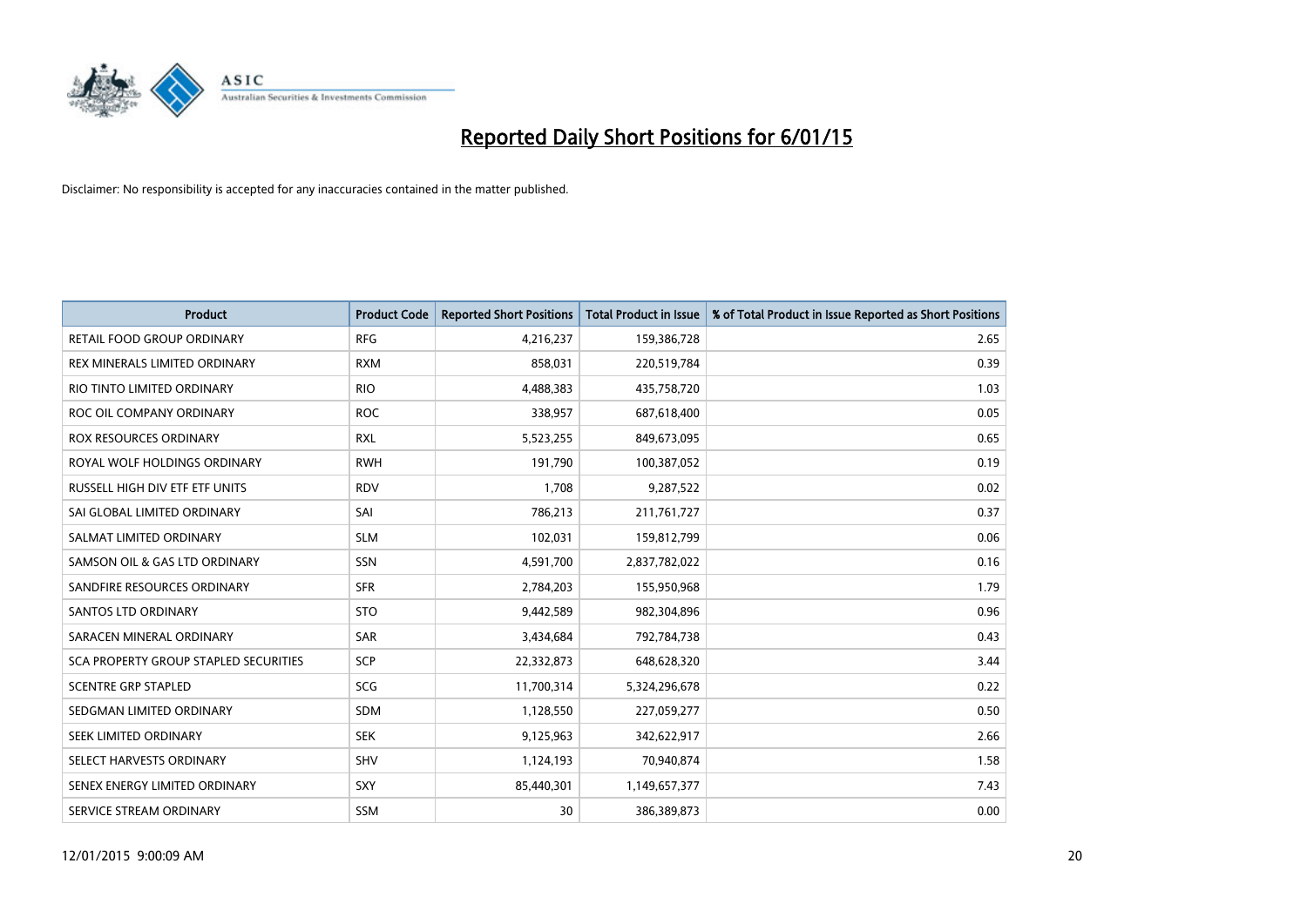

| <b>Product</b>                           | <b>Product Code</b> | <b>Reported Short Positions</b> | <b>Total Product in Issue</b> | % of Total Product in Issue Reported as Short Positions |
|------------------------------------------|---------------------|---------------------------------|-------------------------------|---------------------------------------------------------|
| SEVEN GROUP HOLDINGS ORDINARY            | <b>SVW</b>          | 8,972,799                       | 296,260,281                   | 3.03                                                    |
| SEVEN WEST MEDIA LTD ORDINARY            | <b>SWM</b>          | 6,871,198                       | 999,160,872                   | 0.69                                                    |
| SEYMOUR WHYTE LTD ORDINARY               | <b>SWL</b>          | 51,110                          | 87,647,595                    | 0.06                                                    |
| SG FLEET GROUP LTD ORDINARY              | SGF                 | 543,831                         | 242,691,826                   | 0.22                                                    |
| SHINE CORPORATE ORDINARY                 | SHI                 | 61,244                          | 172,400,081                   | 0.04                                                    |
| SIGMA PHARMACEUTICAL ORDINARY            | <b>SIP</b>          | 21,480,905                      | 1,108,086,575                 | 1.94                                                    |
| SILEX SYSTEMS ORDINARY                   | <b>SLX</b>          | 7,275,552                       | 170,467,339                   | 4.27                                                    |
| SILVER CHEF LIMITED ORDINARY             | SIV                 | 3,694                           | 29,640,865                    | 0.01                                                    |
| SILVER LAKE RESOURCE ORDINARY            | <b>SLR</b>          | 17,027,421                      | 503,233,971                   | 3.38                                                    |
| SIMONDS GRP LTD ORDINARY                 | <b>SIO</b>          | 656,557                         | 151,412,268                   | 0.43                                                    |
| SIMS METAL MGMT LTD ORDINARY             | SGM                 | 15,944,235                      | 204,691,883                   | 7.79                                                    |
| SINGAPORE TELECOMM. CHESS DEPOSITARY INT | SGT                 | 1,100,328                       | 124,214,351                   | 0.89                                                    |
| SINO GAS ENERGY ORDINARY                 | <b>SEH</b>          | 11,746,174                      | 1,544,247,358                 | 0.76                                                    |
| SIRIUS RESOURCES NL ORDINARY             | <b>SIR</b>          | 17,408,127                      | 341,438,269                   | 5.10                                                    |
| SIRTEX MEDICAL ORDINARY                  | <b>SRX</b>          | 230,232                         | 56,530,231                    | 0.41                                                    |
| SKILLED GROUP LTD ORDINARY               | <b>SKE</b>          | 5,805,598                       | 235,753,791                   | 2.46                                                    |
| SKY NETWORK ORDINARY                     | <b>SKT</b>          | 11,470,995                      | 389,139,785                   | 2.95                                                    |
| SKYCITY ENT GRP LTD ORDINARY             | <b>SKC</b>          | 8,823,997                       | 587,472,741                   | 1.50                                                    |
| <b>SLATER &amp; GORDON ORDINARY</b>      | SGH                 | 5,277,411                       | 208,695,621                   | 2.53                                                    |
| SMS MANAGEMENT. ORDINARY                 | <b>SMX</b>          | 1,503,783                       | 69,388,600                    | 2.17                                                    |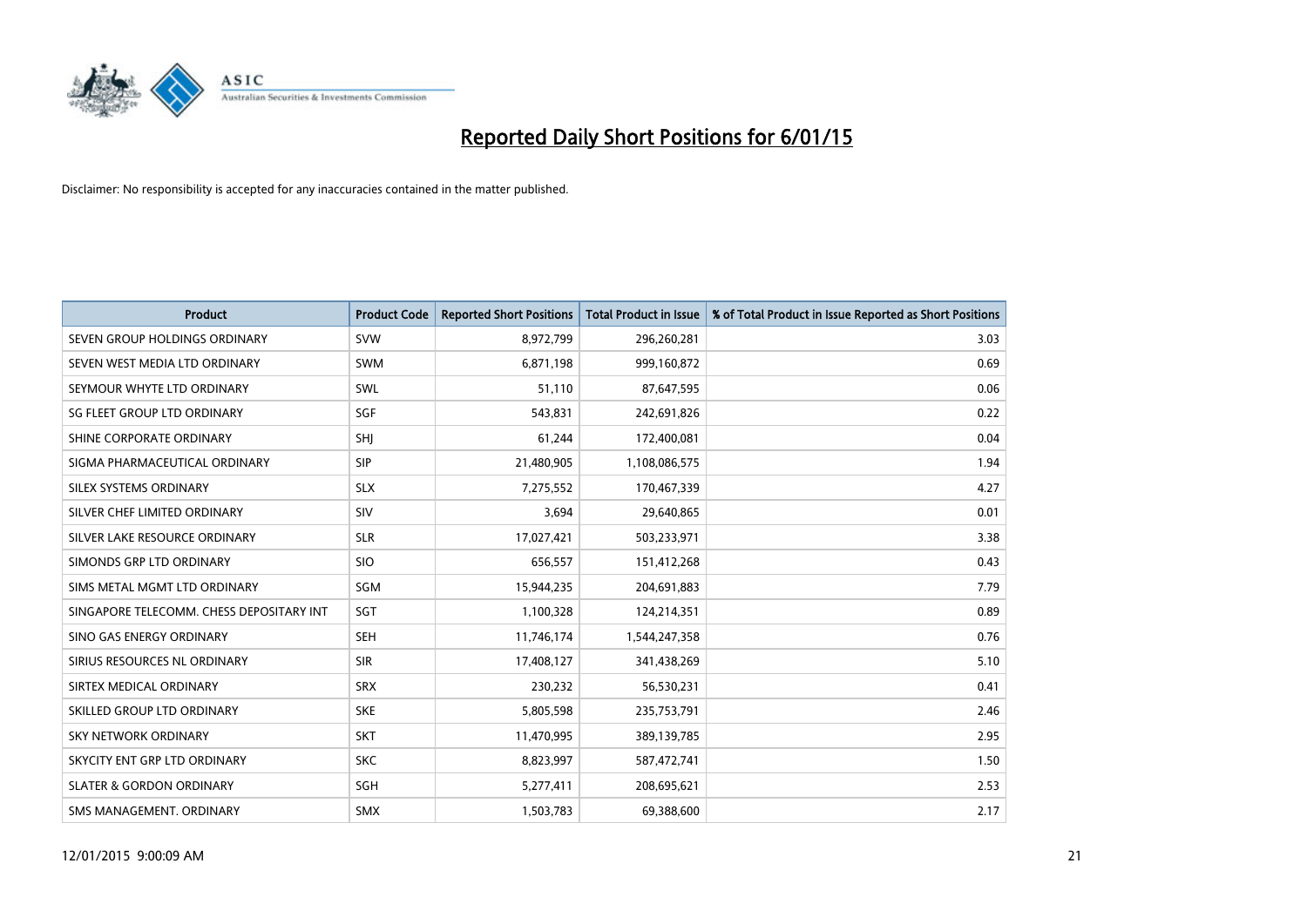

| <b>Product</b>                           | <b>Product Code</b> | <b>Reported Short Positions</b> | <b>Total Product in Issue</b> | % of Total Product in Issue Reported as Short Positions |
|------------------------------------------|---------------------|---------------------------------|-------------------------------|---------------------------------------------------------|
| SONIC HEALTHCARE ORDINARY                | <b>SHL</b>          | 2,871,066                       | 401,401,556                   | 0.72                                                    |
| SOUL PATTINSON (W.H) ORDINARY            | SOL                 | 37,193                          | 239,395,320                   | 0.02                                                    |
| SPARK INFRASTRUCTURE STAPLED US PROHIBT. | SKI                 | 23,058,223                      | 1,466,360,128                 | 1.57                                                    |
| SPARK NEW ZEALAND ORDINARY               | <b>SPK</b>          | 9,407,340                       | 1,834,775,347                 | 0.51                                                    |
| SPDR 200 FUND ETF UNITS                  | <b>STW</b>          | 24,125                          | 48,246,865                    | 0.05                                                    |
| SPDR S&P/ASX PROP FU ETF UNITS           | <b>SLF</b>          | 34,350                          | 47,300,001                    | 0.07                                                    |
| SPECIALTY FASHION ORDINARY               | SFH                 | 31,994                          | 192,236,121                   | 0.02                                                    |
| SPOTLESS GRP HLD LTD ORDINARY            | <b>SPO</b>          | 33,245,589                      | 1,098,290,178                 | 3.03                                                    |
| ST BARBARA LIMITED ORDINARY              | <b>SBM</b>          | 9,886,307                       | 495,102,525                   | 2.00                                                    |
| STARPHARMA HOLDINGS ORDINARY             | <b>SPL</b>          | 9,312,025                       | 319,080,325                   | 2.92                                                    |
| STEADFAST GROUP LTD ORDINARY             | <b>SDF</b>          | 17,732,899                      | 503,352,992                   | 3.52                                                    |
| STHN CROSS MEDIA ORDINARY                | <b>SXL</b>          | 39,058,066                      | 732,319,622                   | 5.33                                                    |
| STOCKLAND UNITS/ORD STAPLED              | SGP                 | 5,685,462                       | 2,348,746,744                 | 0.24                                                    |
| STRAITS RES LTD. ORDINARY                | SRO                 | 20,212                          | 1,217,730,293                 | 0.00                                                    |
| STW COMMUNICATIONS ORDINARY              | SGN                 | 6,285,623                       | 409,699,000                   | 1.53                                                    |
| SUNCORP GROUP LTD ORDINARY               | <b>SUN</b>          | 4,727,186                       | 1,286,600,980                 | 0.37                                                    |
| SUNDANCE ENERGY ORDINARY                 | <b>SEA</b>          | 4,879,233                       | 549,295,839                   | 0.89                                                    |
| SUNDANCE RESOURCES ORDINARY              | <b>SDL</b>          | 81,068,457                      | 3,089,651,736                 | 2.62                                                    |
| SUNLAND GROUP LTD ORDINARY               | <b>SDG</b>          | 128,222                         | 181,710,087                   | 0.07                                                    |
| SUPER RET REP LTD ORDINARY               | <b>SUL</b>          | 21,296,325                      | 197,030,571                   | 10.81                                                   |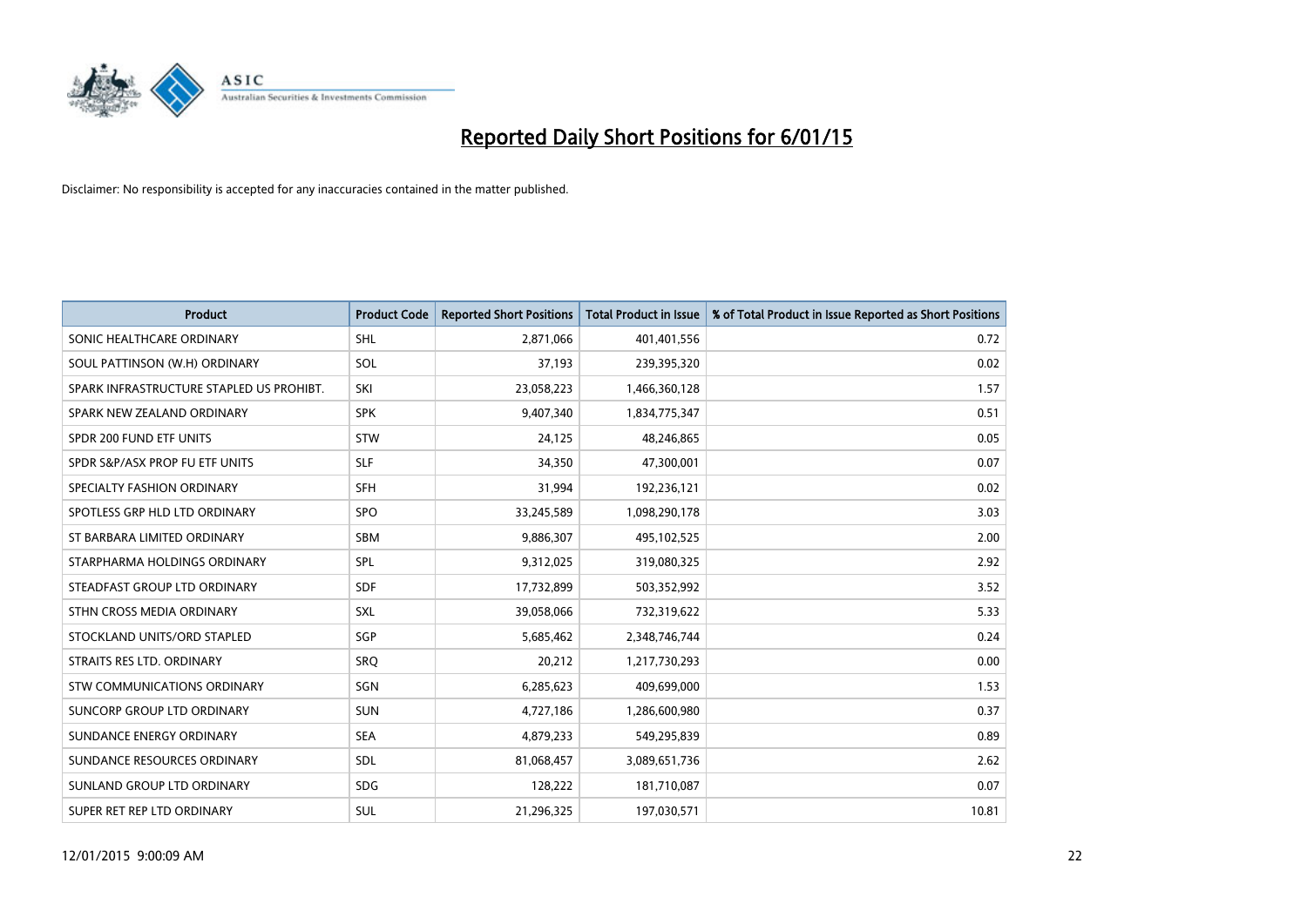

| <b>Product</b>                   | <b>Product Code</b> | <b>Reported Short Positions</b> | <b>Total Product in Issue</b> | % of Total Product in Issue Reported as Short Positions |
|----------------------------------|---------------------|---------------------------------|-------------------------------|---------------------------------------------------------|
| SWICK MINING ORDINARY            | <b>SWK</b>          | 50,000                          | 217,643,703                   | 0.02                                                    |
| SYD AIRPORT STAPLED US PROHIBIT. | <b>SYD</b>          | 34,083,483                      | 2,216,216,041                 | 1.54                                                    |
| SYRAH RESOURCES ORDINARY         | <b>SYR</b>          | 5,983,213                       | 164,135,076                   | 3.65                                                    |
| TABCORP HOLDINGS LTD ORDINARY    | <b>TAH</b>          | 15,869,015                      | 765,652,364                   | 2.07                                                    |
| TAP OIL LIMITED ORDINARY         | <b>TAP</b>          | 110,326                         | 243,186,639                   | 0.05                                                    |
| TASSAL GROUP LIMITED ORDINARY    | <b>TGR</b>          | 62,769                          | 146,897,115                   | 0.04                                                    |
| TATTS GROUP LTD ORDINARY         | <b>TTS</b>          | 25,026,746                      | 1,445,759,948                 | 1.73                                                    |
| TECHNOLOGY ONE ORDINARY          | <b>TNE</b>          | 3,450,804                       | 309,104,455                   | 1.12                                                    |
| TELSTRA CORPORATION, ORDINARY    | <b>TLS</b>          | 65,548,274                      | 12,225,655,836                | 0.54                                                    |
| TEN NETWORK HOLDINGS ORDINARY    | <b>TEN</b>          | 138,677,989                     | 2,630,984,596                 | 5.27                                                    |
| TERANGA GOLD CORP CDI 1:1        | <b>TGZ</b>          | 1,374                           | 73,048,329                    | 0.00                                                    |
| TFS CORPORATION LTD ORDINARY     | <b>TFC</b>          | 9,415,343                       | 326,983,445                   | 2.88                                                    |
| THE PAS GROUP LTD ORDINARY       | <b>PGR</b>          | 9,208                           | 136,690,860                   | 0.01                                                    |
| THE REJECT SHOP ORDINARY         | <b>TRS</b>          | 2,136,593                       | 28,844,648                    | 7.41                                                    |
| THINK CHILDCARE EDU ORDINARY     | <b>TNK</b>          | 500,000                         | 39,600,000                    | 1.26                                                    |
| THORN GROUP LIMITED ORDINARY     | <b>TGA</b>          | 381,709                         | 150,634,985                   | 0.25                                                    |
| TIGER RESOURCES ORDINARY         | TGS                 | 6,371,580                       | 1,143,541,406                 | 0.56                                                    |
| TOLL HOLDINGS LTD ORDINARY       | <b>TOL</b>          | 29,685,660                      | 717,437,878                   | 4.14                                                    |
| TORO ENERGY LIMITED ORDINARY     | <b>TOE</b>          | 22,099                          | 1,903,769,581                 | 0.00                                                    |
| <b>TOWER LIMITED ORDINARY</b>    | <b>TWR</b>          | 1,000                           | 178,145,130                   | 0.00                                                    |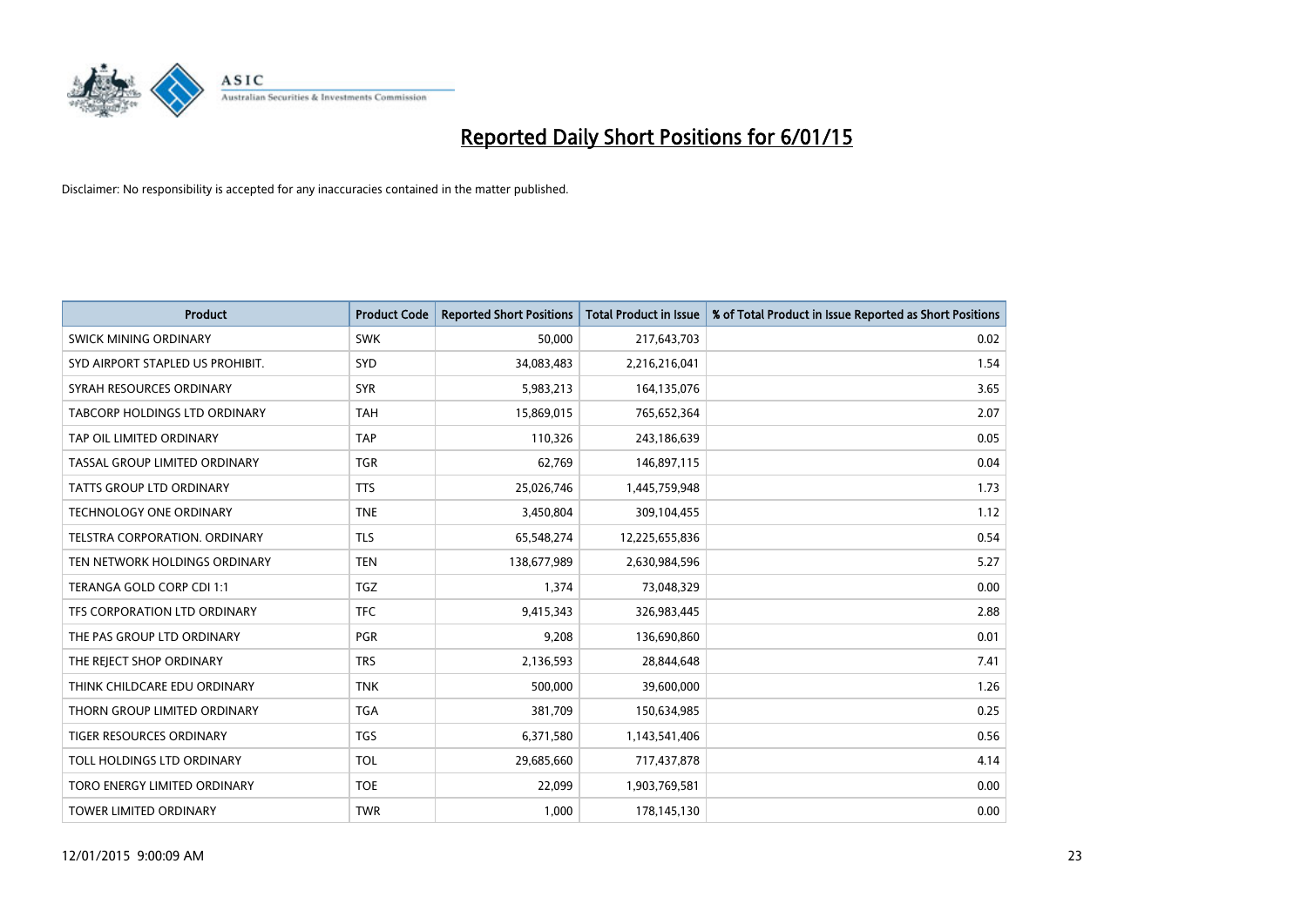

| <b>Product</b>                       | <b>Product Code</b> | <b>Reported Short Positions</b> | <b>Total Product in Issue</b> | % of Total Product in Issue Reported as Short Positions |
|--------------------------------------|---------------------|---------------------------------|-------------------------------|---------------------------------------------------------|
| TOX FREE SOLUTIONS ORDINARY          | <b>TOX</b>          | 2,158,621                       | 133,752,359                   | 1.61                                                    |
| TPG TELECOM LIMITED ORDINARY         | <b>TPM</b>          | 14,335,944                      | 793,808,141                   | 1.81                                                    |
| <b>TRADE ME GROUP ORDINARY</b>       | <b>TME</b>          | 5,563,927                       | 396,830,595                   | 1.40                                                    |
| TRANSFIELD SERVICES ORDINARY         | <b>TSE</b>          | 5,952,683                       | 512,457,716                   | 1.16                                                    |
| TRANSPACIFIC INDUST, ORDINARY        | <b>TPI</b>          | 75,163,078                      | 1,579,648,778                 | 4.76                                                    |
| TRANSURBAN GROUP TRIPLE STAPLED SEC. | <b>TCL</b>          | 11,634,931                      | 1,906,390,878                 | 0.61                                                    |
| <b>TREASURY GROUP ORDINARY</b>       | <b>TRG</b>          | 66,250                          | 26,624,328                    | 0.25                                                    |
| TREASURY WINE ESTATE ORDINARY        | <b>TWE</b>          | 13,496,211                      | 651,261,403                   | 2.07                                                    |
| TROY RESOURCES LTD ORDINARY          | <b>TRY</b>          | 2,549,866                       | 195,265,161                   | 1.31                                                    |
| UGL LIMITED ORDINARY                 | UGL                 | 20,730,209                      | 166,511,240                   | 12.45                                                   |
| UNILIFE CORPORATION CDI 6:1          | <b>UNS</b>          | 101,669                         | 275,307,258                   | 0.04                                                    |
| UNITY MINING LTD ORDINARY            | <b>UML</b>          | 319,871                         | 1,140,312,866                 | 0.03                                                    |
| UXC LIMITED ORDINARY                 | <b>UXC</b>          | 1,845,417                       | 331,468,991                   | 0.56                                                    |
| <b>VEDA GROUP LTD ORDINARY</b>       | <b>VED</b>          | 12,560,943                      | 842,055,406                   | 1.49                                                    |
| <b>VENTURE MINERALS ORDINARY</b>     | <b>VMS</b>          | 238,000                         | 287,320,170                   | 0.08                                                    |
| VILLAGE ROADSHOW LTD ORDINARY        | <b>VRL</b>          | 1,125,302                       | 159,515,151                   | 0.71                                                    |
| VIRGIN AUS HLDG LTD ORDINARY         | <b>VAH</b>          | 40,660,744                      | 3,524,912,131                 | 1.15                                                    |
| <b>VIRTUS HEALTH LTD ORDINARY</b>    | <b>VRT</b>          | 5,778,814                       | 79,885,938                    | 7.23                                                    |
| VISION EYE INSTITUTE ORDINARY        | <b>VEI</b>          | 1,586,666                       | 178,873,554                   | 0.89                                                    |
| <b>VOCATION LTD ORDINARY</b>         | <b>VET</b>          | 11,157,100                      | 230,000,000                   | 4.85                                                    |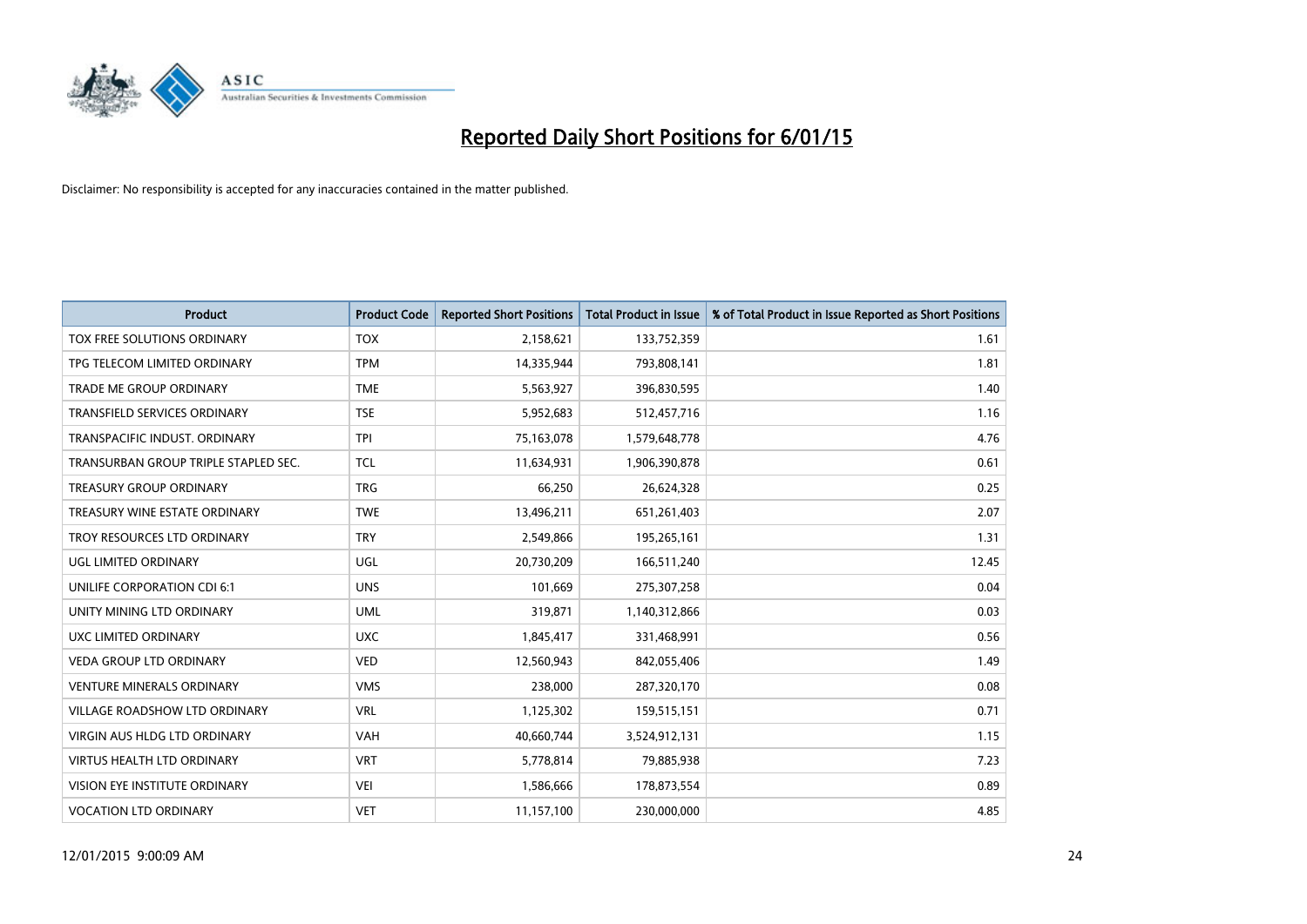

| <b>Product</b>                       | <b>Product Code</b> | <b>Reported Short Positions</b> | <b>Total Product in Issue</b> | % of Total Product in Issue Reported as Short Positions |
|--------------------------------------|---------------------|---------------------------------|-------------------------------|---------------------------------------------------------|
| <b>VOCUS COMMS LTD ORDINARY</b>      | <b>VOC</b>          | 1,711,488                       | 105,385,283                   | 1.62                                                    |
| WAM CAPITAL LIMITED ORDINARY         | <b>WAM</b>          | 171                             | 345,405,201                   | 0.00                                                    |
| WARRNAMBOOL CHEESE ORDINARY          | <b>WCB</b>          | 19                              | 56,098,797                    | 0.00                                                    |
| <b>WATPAC LIMITED ORDINARY</b>       | <b>WTP</b>          | 2,263,708                       | 189,258,397                   | 1.20                                                    |
| <b>WDS LIMITED ORDINARY</b>          | <b>WDS</b>          | 556,703                         | 144,740,614                   | 0.38                                                    |
| WEBIET LIMITED ORDINARY              | <b>WEB</b>          | 1,403,027                       | 79,397,959                    | 1.77                                                    |
| <b>WESFARMERS LIMITED ORDINARY</b>   | <b>WES</b>          | 6,894,421                       | 1,123,752,517                 | 0.61                                                    |
| WESTERN AREAS LTD ORDINARY           | <b>WSA</b>          | 4,608,695                       | 232,580,131                   | 1.98                                                    |
| WESTERN DESERT RES. ORDINARY         | <b>WDR</b>          | 2,490,070                       | 620,049,919                   | 0.40                                                    |
| WESTERN DESERT RES. RIGHTS 31-MAR-14 | <b>WDRR</b>         | 17,835                          | 120,009,662                   | 0.01                                                    |
| <b>WESTFIELD CORP STAPLED</b>        | <b>WFD</b>          | 5,284,122                       | 2,078,089,686                 | 0.25                                                    |
| WESTFIELD GROUP ORD/UNIT STAPLED SEC | <b>WDC</b>          | 945,234                         | 2,078,089,686                 | 0.05                                                    |
| WESTPAC BANKING CORP ORDINARY        | <b>WBC</b>          | 35,458,803                      | 3,120,176,969                 | 1.14                                                    |
| WHITE ENERGY COMPANY ORDINARY        | <b>WEC</b>          | 416,912                         | 328,374,494                   | 0.13                                                    |
| WHITEHAVEN COAL ORDINARY             | <b>WHC</b>          | 96,521,906                      | 1,025,760,027                 | 9.41                                                    |
| WIDE BAY AUST LTD ORDINARY           | <b>WBB</b>          | 1,201                           | 36,796,608                    | 0.00                                                    |
| WINDIMURRA VANADIUM ORDINARY         | <b>WVL</b>          | 2,537                           | 399,284,366                   | 0.00                                                    |
| WOODSIDE PETROLEUM ORDINARY          | <b>WPL</b>          | 8,567,440                       | 823,910,657                   | 1.04                                                    |
| WOOLWORTHS LIMITED ORDINARY          | <b>WOW</b>          | 47,180,532                      | 1,263,141,146                 | 3.74                                                    |
| WORLEYPARSONS LTD ORDINARY           | <b>WOR</b>          | 6,854,223                       | 244,265,551                   | 2.81                                                    |